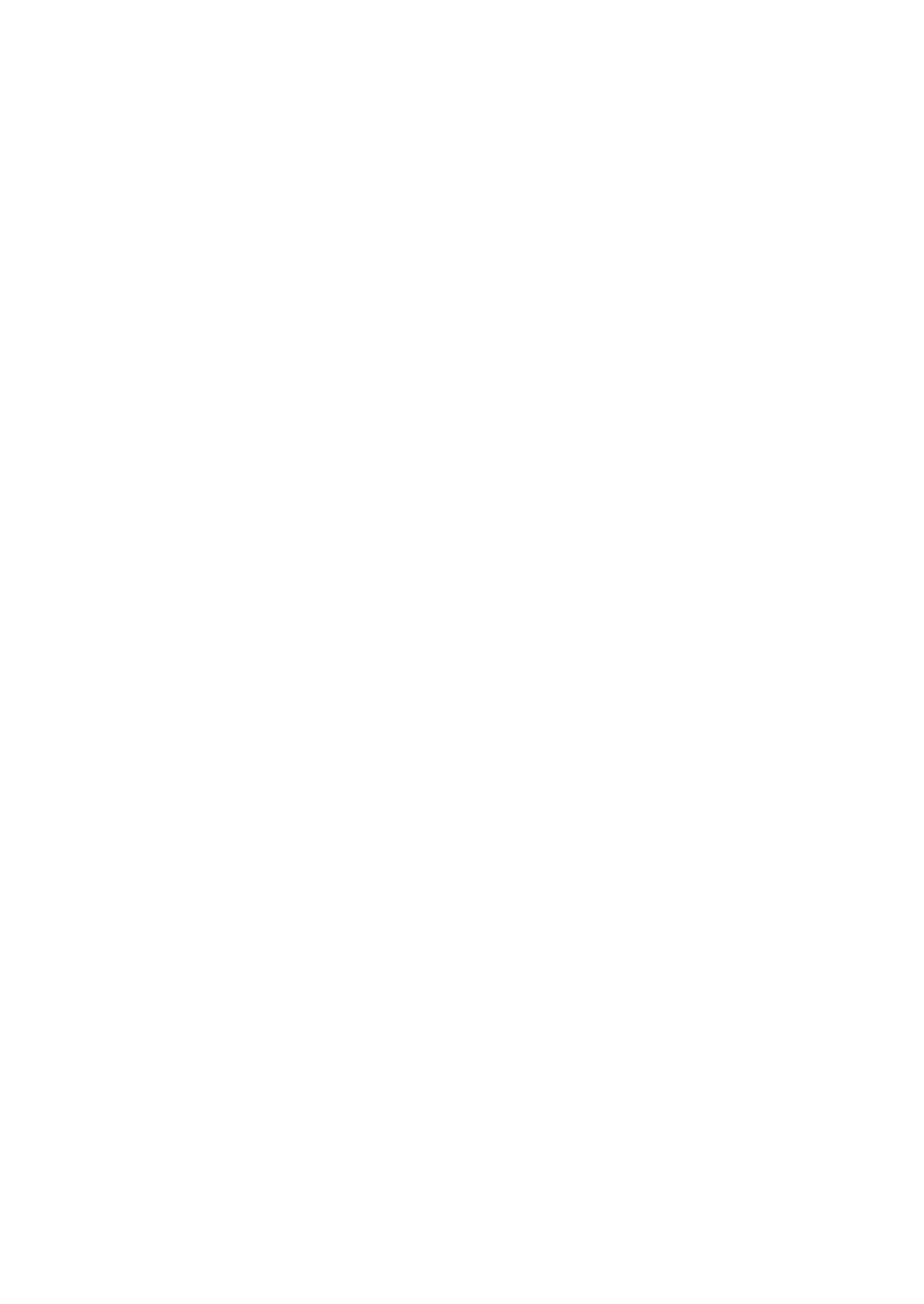# The organic law on **the statute of judges**

Contribution to public debate - N°2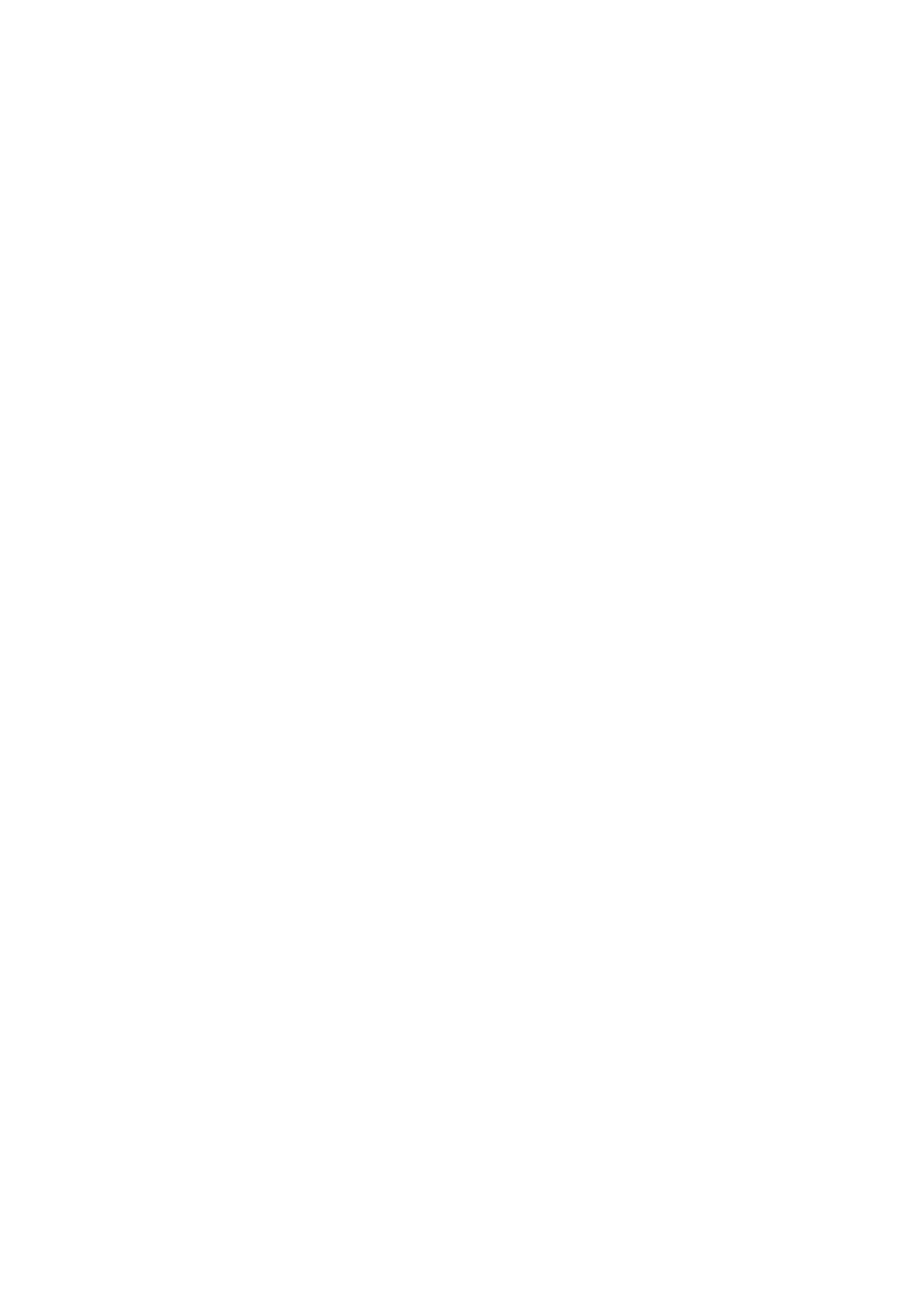#### **Explanatory statement**

**1.** Under Article 25, second paragraph, of Dahir (Royal Decree) No. 1-11-19 of Rabia I 25, 1432 A.H. (March 1, 2011) establishing the National Human Rights Council (CNDH), the latter contributes to "promoting democracy-building, by fostering broad-based social dialogue and developing any relevant tools and mechanisms to that end".

The CNDH, pursuant to Article 13 of the said Royal Decree, also examines the compatibility of "laws and regulations in force with the provisions of international human rights conventions and international humanitarian law which the Kingdom has ratified or to which it has acceded, as well as with the concluding observations and recommendations of UN treaty bodies on the reports submitted to them by the Government".

In accordance with Article 24 of the same Royal Decree, the CNDH is required to submit to the High Appreciation of His Majesty the King "proposals and issue specific or thematic reports on all matters that contribute to the optimal protection of human rights".

**2.** Aware of the impact of reinforcing judges' statutory safeguards on the protection of litigants' rights, and seeking to contribute through its memoranda to the process of drafting organic and ordinary laws, the CNDH attaches particular and legitimate importance to the statute of judges. This interest is further justified by the requirements of the "human rights approach" explicitly mentioned in the explanatory statement of the Royal Decree establishing the CNDH.

**3.** Recognizing that the National Dialogue on Justice Reform constitutes a historic opportunity to build, on a collaborative basis, the fundamental principles of public policies for reforming this strategic sector, the National Human Rights Council seeks to contribute to public debate on this reform through this memorandum about the organic law on the statute of judges. In this context and in accordance with its mission, the CNDH has developed and published several memoranda which successively focused on the High Council of the Judicial Power, the Constitutional Court, the objection of unconstitutionality and the Code of Military Justice.

**4.** The proposals put forward in this memorandum draw inspiration from different national and international reference standards and declarations. The Council has also carried out a comparative study of laws governing the statute of judges in several democratic countries in order to bring its proposals into closer alignment with good practice in these countries.

**5.** The reference standards and declarations that the CNDH has considered are as follows: The Constitution, in particular Articles 1 (paragraph 2), 19, 25 (paragraph 2), 35, 56, 57, 86, 107, 108, 109, 110, 111, 112, 113, 114, 116 (paragraphs 3 and 5) and 117;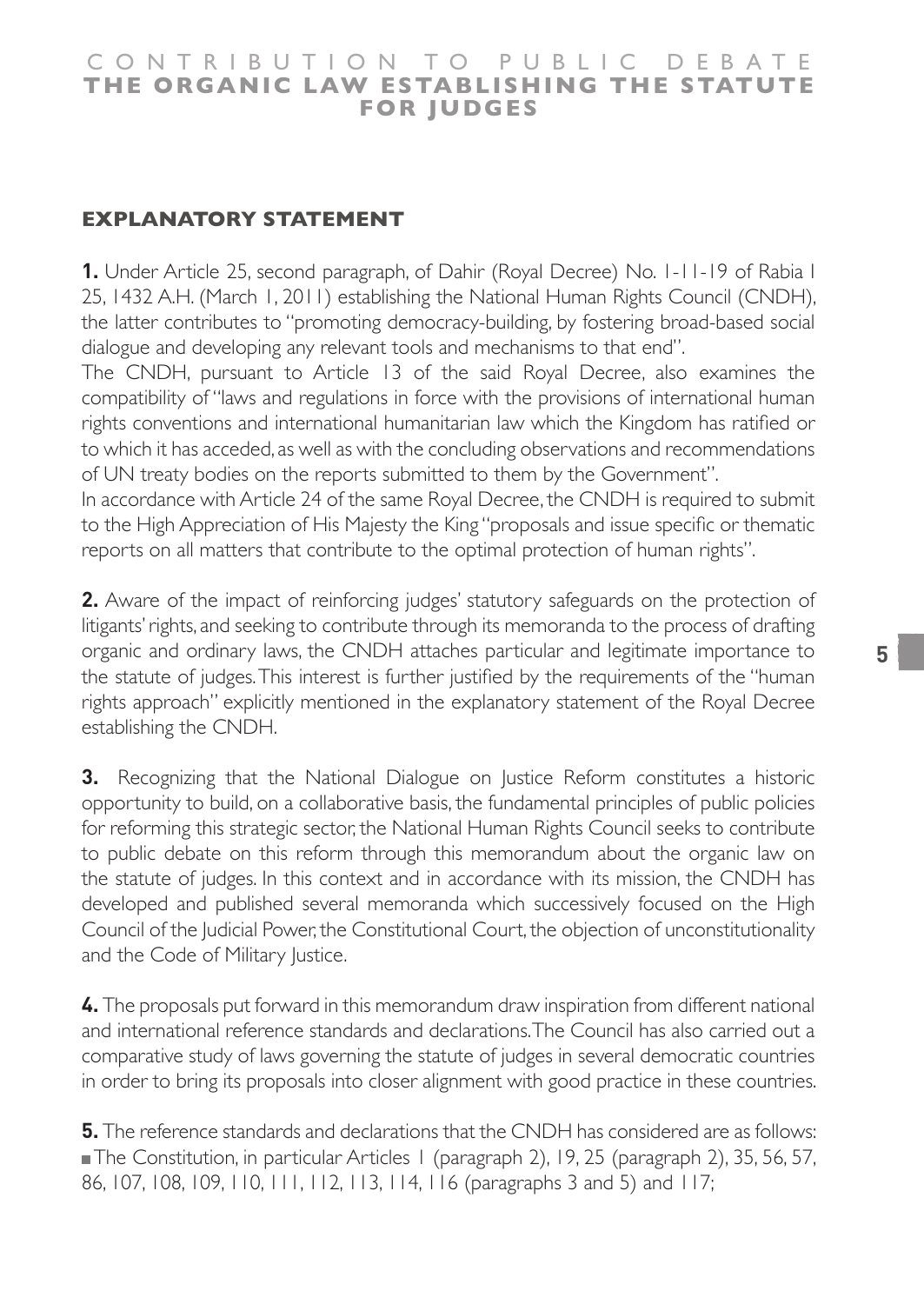Article 14 of the International Covenant on Civil and Political Rights (ICCPR), as interpreted by the Human Rights Committee in its General Comment No. 32**<sup>1</sup>** , in particular paragraphs 19, 20 and 21;

**Basic Principles on the Independence of the Judiciary, endorsed by United Nations** General Assembly resolutions 40/32 of November 29, 1985 and 40/146 of December 13, 1985;

Guidelines on the Role of Prosecutors, adopted by the Eighth United Nations Congress on the Prevention of Crime and the Treatment of Offenders, held in Havana (Cuba) from August 27 to September 7, 1990;

 The Bangalore Principles of Judicial Conduct, adopted by the Judicial Group on Strengthening Judicial Integrity on November 26, 2002;

 Resolution 67/1 adopted by the UN General Assembly on September 24, 2012, as part of the high-level meeting on the rule of law, in particular paragraphs 11 and 14;

Resolution A/C.3/67/L.34/Rev.1 on human rights in the administration of justice, adopted by the UN General Assembly on November 16, 2012;

Recommendations of the Special Rapporteur on the independence of judges and lawyers, Gabriela Knaul, especially those contained in paragraphs 70, 75 and 98;

 Standards of Professional Responsibility and Statement of the Essential Duties and Rights of Prosecutors, adopted by the International Association of Prosecutors on April 23, 1999, and approved by the Commission on Crime Prevention and Criminal Justice in its resolution 17/2 of April 18, 2008, in particular paragraph 2.2;

The relevant recommendations of the Equity and Reconciliation Commission, in particular recommendations No. 9<sup>2</sup> and 10<sup>3</sup> under the first axis on consolidating the constitutional protection of human rights, as well as recommendations No. 5**<sup>4</sup>** , 7**<sup>5</sup>** , 8**<sup>6</sup>** and 9**<sup>7</sup>** included in the sixth axis on rehabilitating justice and strengthening its independence;

The European Charter on the Statute for Judges, adopted by the Council of Europe on July 10, 1998.

**6.** Taking account of the partner for democracy status granted to the Kingdom of Morocco by the Parliamentary Assembly of the Council of Europe in June 2011, the CNDH has also considered the normative documents and declarations produced by the different bodies of the Council of Europe regarding the independence of the judiciary, namely:

Recommendation Rec. (2000)19 on the role of public prosecution in the criminal justice system, adopted by the Committee of Ministers of the Council of Europe on October 6, 2000;

 Recommendation CM/Rec. (2010) on judges: independence, efficiency and responsibilities, adopted by the Committee of Ministers of the Council of Europe on November 17, 2010**<sup>8</sup>** ; Recommendation CM/Rec. (2012) of the Committee of Ministers of the Council of Europe on the role of public prosecutors outside the criminal justice system, adopted on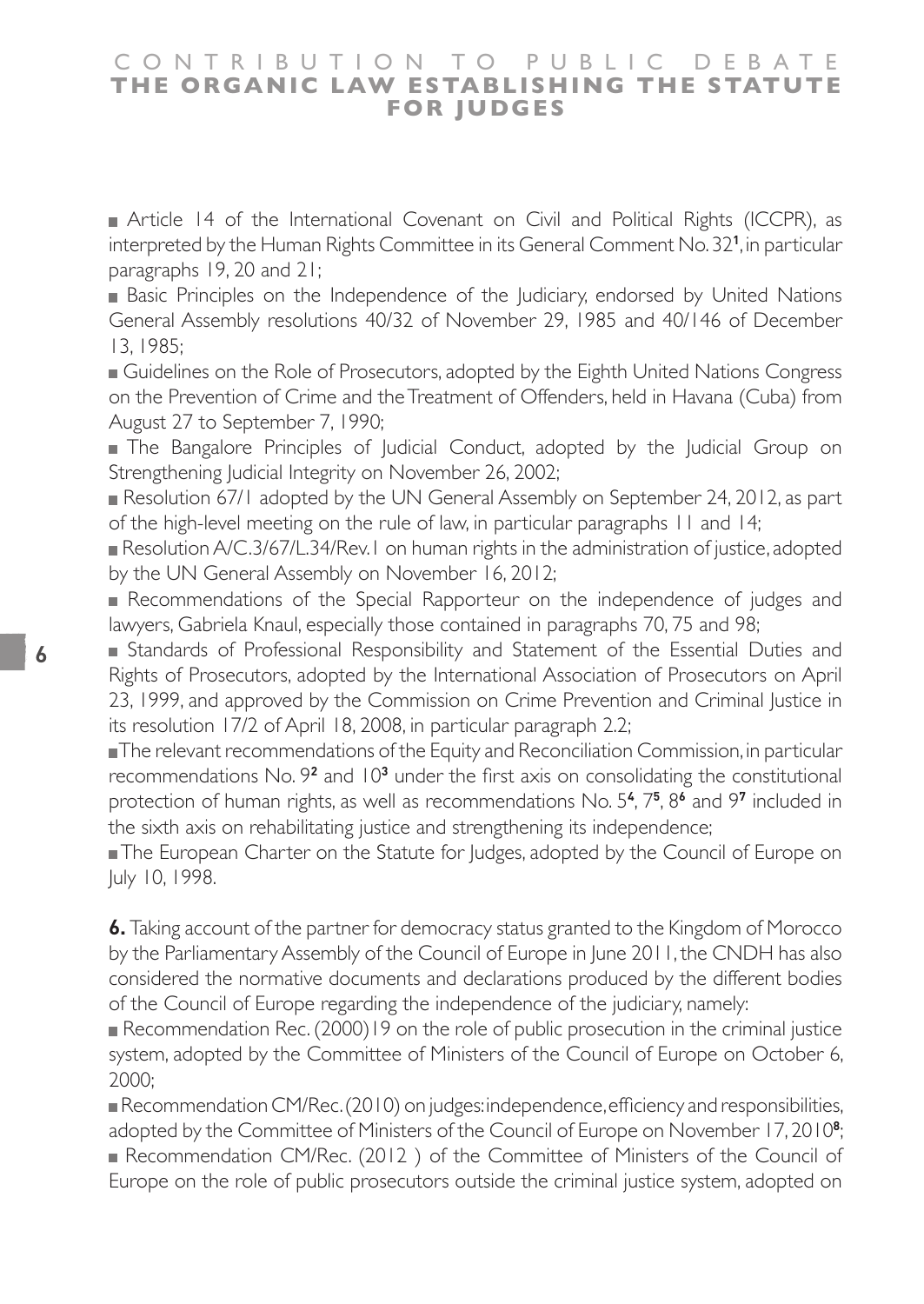September 19, 2012;

 Bordeaux Declaration on Judges and Prosecutors in a Democratic Society, adopted by the Consultative Council of European Judges (CCJE) and the Consultative Council of European Prosecutors (CCPE) on January 20, 2010;

 European Guidelines on Ethics and Conduct for Public Prosecutors, called "Budapest Guidelines", adopted by the Conference of Prosecutors General of Europe on May 31, 2005;

Report on European standards as regards the independence of the judicial system, adopted by the Venice Commission at its 85th plenary session in Venice, December 17-18, 2010.**<sup>9</sup>**

**7.** In the same vein, the Council has undertaken a comparative study of laws governing the status of judges in several consolidated democracies, namely:

Order No. 58-1270 of December 22, 1958 enacting the Organic Law on the Status of the Judiciary, as amended and supplemented (France);

I Judiciary Act of April 19, 1972, as amended and supplemented, particularly by the Act of February 5, 2009 (Germany)**<sup>10</sup>**;

I Judicial Code of October 10, 1967, particularly the second part, as amended and supplemented (Belgium);

Organic Law 6/1985 of July 1, 1985 on the Judiciary (Spain);

 Supplementary Law No. 35 of March 14, 1979 enacting the Organic Law of the Judiciary (Brazil);

Act No. 195 of March 24, 1958 establishing and organizing the Higher Council of the Judiciary, as amended and supplemented (Italy);

Act of April 18, 1827 on the Composition of the Judiciary and the Organization of the Justice System, as amended and supplemented (the Netherlands).

**8.** The proposals of the CNDH concerning the organic law on the statute of judges are justified by the following arguments:

**Argument 1: CNDH proposals regarding the statute of judges seek to implement** the concluding observations adopted by the Human Rights Committee on December 1, 2004 after examining Morocco's periodic report, in which it urged the country to "take the necessary steps to guarantee the independence and impartiality of the judiciary", in accordance with Article 14 of the ICCPR. They also aim to put into action the recommendations issued to Morocco in July 2012 as part of the Universal Periodic Review, particularly the recommendation to "give high priority to justice reform" (Recommendation 129. 72)

In the same sense, the proposals presented in this memorandum draw guidance from the General Comment No. 32 of the Human Rights Committee, which underlined in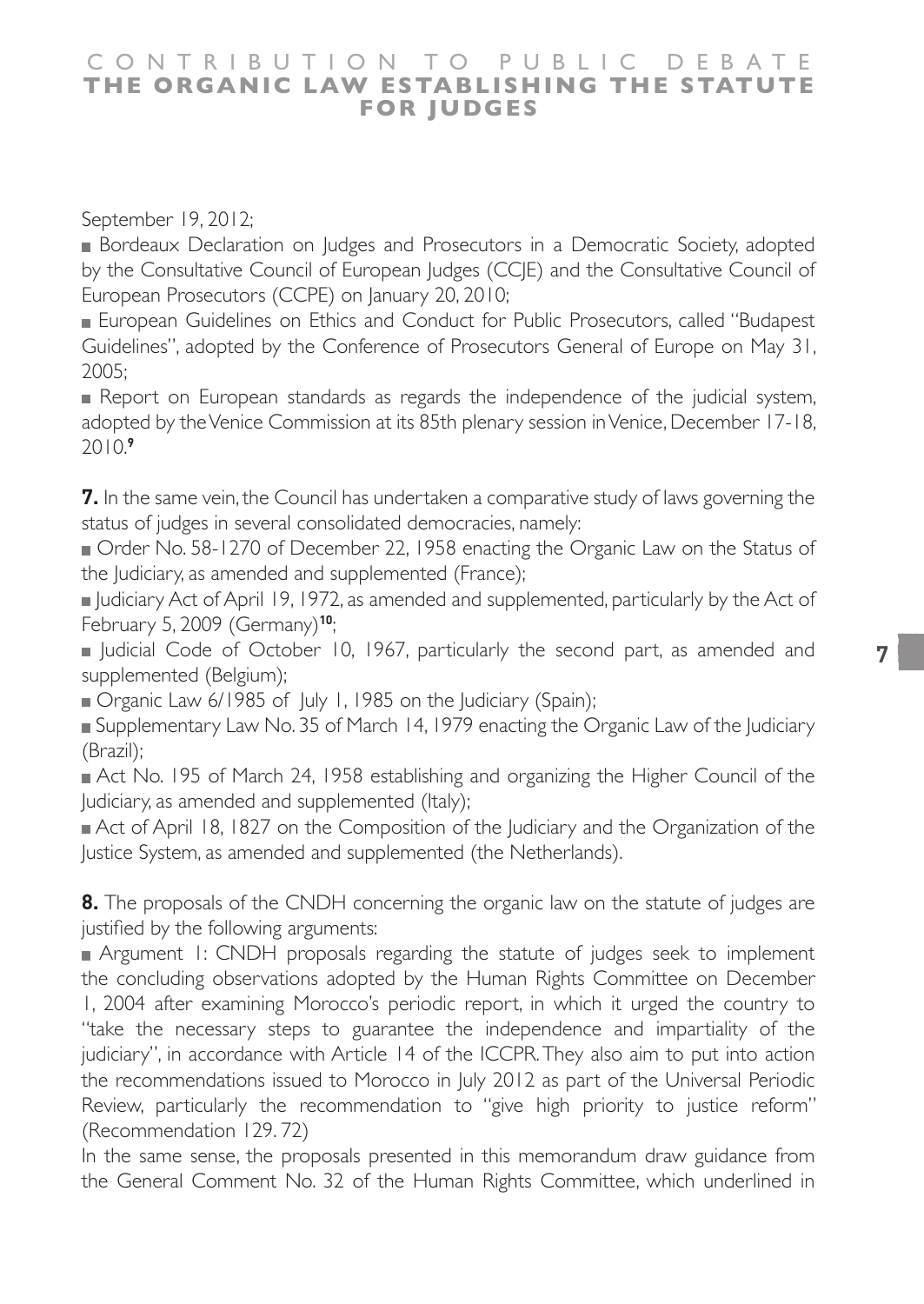paragraph 19 that "The requirement of competence, independence and impartiality of a tribunal in the sense of article 14, paragraph 1, is an absolute right that is not subject to any exception. The requirement of independence refers, in particular, to the procedure and qualifications for the appointment of judges, and guarantees relating to their security of tenure until a mandatory retirement age or the expiry of their term of office, where such exist (…). It is necessary to protect judges against conflicts of interest and intimidation. In order to safeguard their independence, the status of judges, including their term of office, their independence, security, adequate remuneration, conditions of service, pensions and the age of retirement shall be adequately secured by law."

With regard to discipline, paragraph 20 of this comment provides that "Judges may be dismissed only on serious grounds of misconduct or incompetence, in accordance with fair procedures ensuring objectivity and impartiality set out in the constitution or the law. The dismissal of judges by the executive, e.g. before the expiry of the term for which they have been appointed, without any specific reasons given to them and without effective judicial protection being available to contest the dismissal, is incompatible with the independence of the judiciary. The same is true, for instance, for the dismissal by the executive of judges alleged to be corrupt, without following any of the procedures provided for by the law."

Distinguishing between institutional and personal dimensions of impartiality, paragraph 21 gives strategic guidance on the management of judges' career development, such as the conflict of interest declaration. This paragraph states that "The requirement of impartiality has two aspects. First, judges must not allow their judgement to be influenced by personal bias or prejudice, nor harbour preconceptions about the particular case before them, nor act in ways that improperly promote the interests of one of the parties to the detriment of the other. Second, the tribunal must also appear to a reasonable observer to be impartial. For instance, a trial substantially affected by the participation of a judge who, under domestic statutes, should have been disqualified cannot normally be considered to be impartial."

Argument 2: CNDH proposals on the requirements for joining the judiciary aim to diversify and expand pathways to the profession, as part of a forward-looking management of related jobs and skills. These proposals also seek to strengthen the position of the High Council of the Judicial Power in the recruitment and training of judges.

**Argument 3: The objective of the proposals regarding the rights and duties of judges is** to consolidate the existing statutory guaranties, subject to their compatibility with the new constitutional framework, and to implement the new constitutional provisions relating to the rights and duties of judges, in particular those laid down in Articles 109, 111 and 36 of the Constitution.

Argument 4: CNDH proposals concerning judges' career development focus on some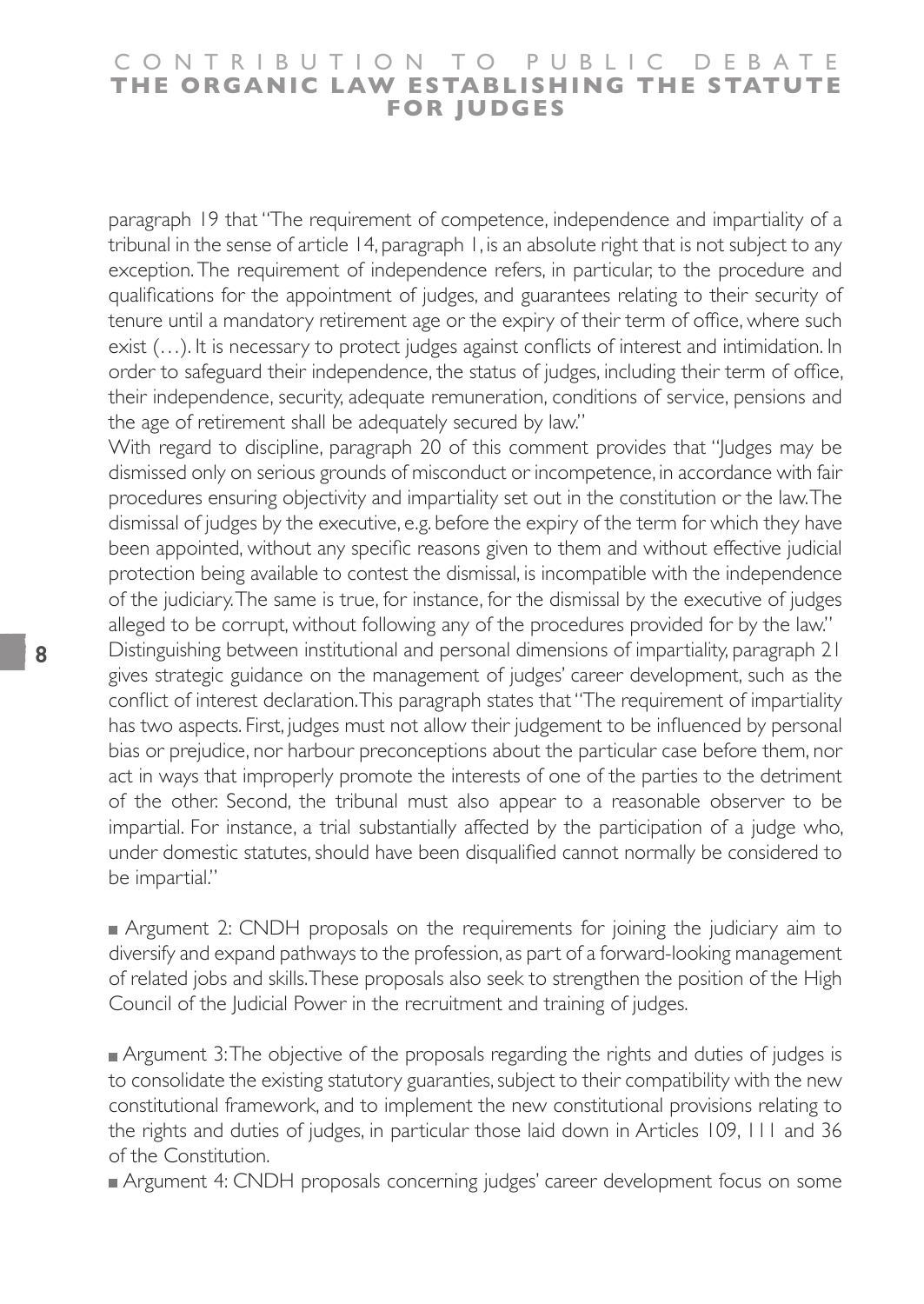strategic aspects directly related to the independence of the judiciary, such as appointment, the accurate scope of judges' security of tenure, the promotion scale, the positions of judges and their disciplinary regime. From a methodological point of view, the proposals concerning this aspect should be considered in tandem with those previously presented in the memorandum on the High Council of the Judicial Power.

**Argument 5: Proposals relating to the status of public prosecution in the justice system** relate to both the status of judges and the Code of Criminal Procedure. For this reason, and taking into account the purpose of this memorandum, the CNDH has opted to present its proposals in the form of thematic entry points.

#### **9. Proposals for the recruitment of judges**

The CNDH conducted a comparative study of the laws governing the recruitment of judges in several countries.

For example, the French National School for the Judiciary (Ecole Nationale de la Magistrature) organizes three entry examinations annually:

An external competitive examination for holders of at least a four-year university degree and aged 31 years or under;

 An internal competition open to civil servants of the general government, a local government, a public institution or a public hospital, who have served at least four years in their office and aged no more than 48 years;

An examination, laid down in the Organic Law No. 2001-539 of June 25, 2001, open to persons with eight years of professional experience in the private sector, in an elected office or as a lay judge, and aged no more than 40.

Article 18-1 of the French status of judges provides for a direct channel of appointment for persons who have discharged four years of activity in the legal, economic or social field qualifying them for judicial functions, hold a Master's degree in Law, and satisfy other requirements for becoming auditeurs de justice (trainee judges).

The same article institutes another way of direct appointment for holders of a PhD in Law who have, in addition to the qualifications required for the PhD in Law, another postgraduate degree, as well as those who have held teaching or research positions in law in a public higher education institution for three years after obtaining a Master's degree in Law and have a postgraduate degree in a legal discipline.

In Germany, access to the judiciary is conditional upon obtaining a "certificate of qualification for judicial office", which attests to the successful completion of the common training for all legal professions (judges, prosecutors, lawyers, corporate attorneys, etc.). This 6-year common training is divided between a four-year theoretical training in a law school and a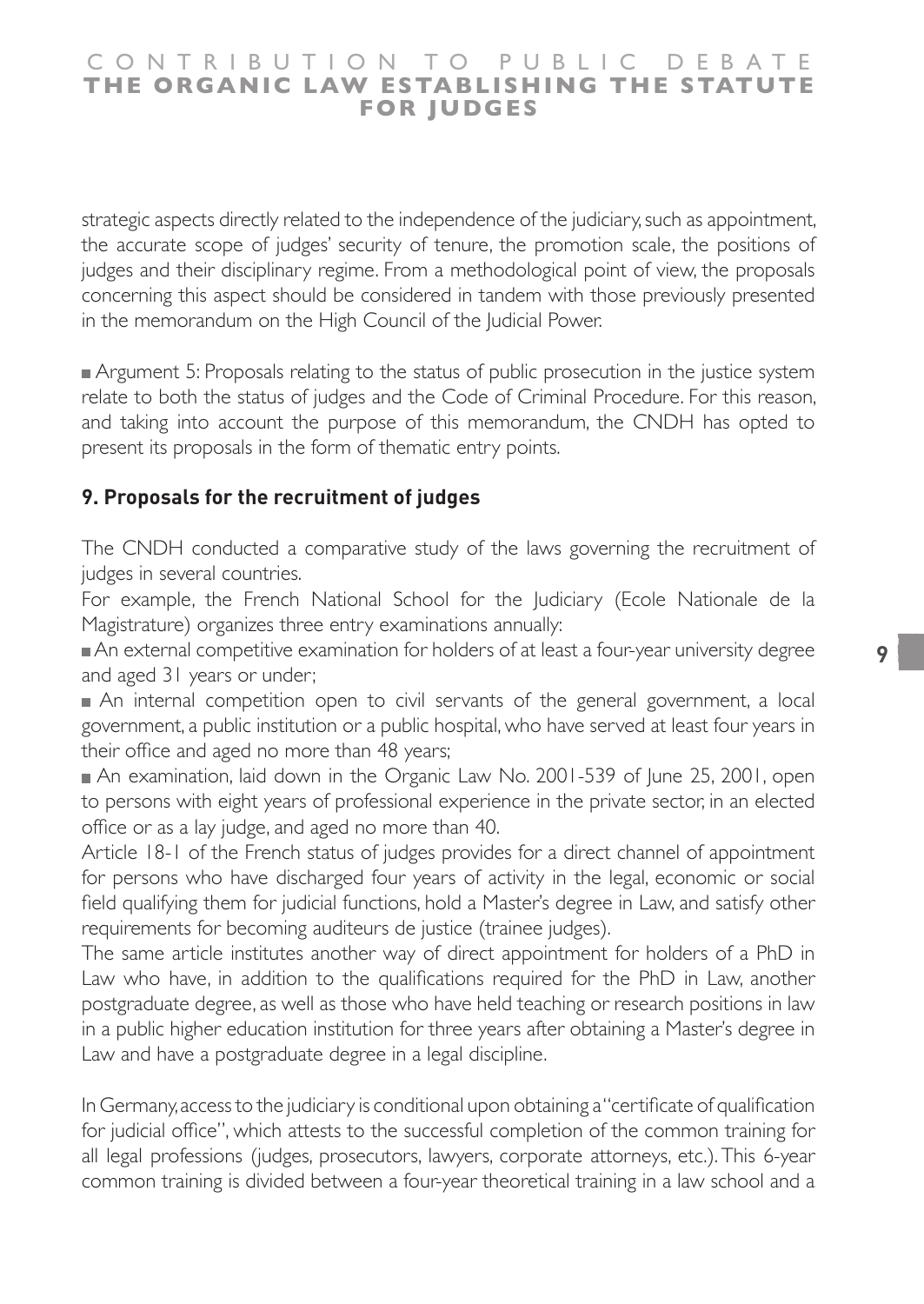two-year preparatory training through internships. This system is applied at the level of the Federation, while most federated states (Länder) require a ninth semester for theoretical training, therefore a total training period of six and a half years.

Under Section 5 of the German Judiciary Act, "whoever concludes his legal studies at a university by taking the first state examination as well as a subsequent period of preparatory training by taking the second state examination shall be qualified to hold iudicial office".

Full university professors of law are also qualified to hold judicial office, according to Section 7 of the said Act.

In Belgium, the Acts of July 18, 1991 and April 7, 2005 amending the Judicial Code provide for three ways of recruiting judges.

 Competitive examination for admission to judicial internship, organized annually. Candidates must hold a Bachelor's in Law and have at least one year of experience in a legal profession as a main occupation;

 Professional competency exam, open to persons with a Bachelor's in Law and a twelveyear professional experience in functions related to the administration of justice;

Oral examination assessment, open to lawyers who have practiced the profession as a main occupation for at least twenty years, as well as to lawyers with fifteen years of experience in the profession and a five-year experience in another legal profession. The successful completion of the oral examination assessment exempts candidates from the professional competency exam.

The number of judges appointed through the oral examination assessment and the professional competency exam cannot exceed 12% of the total number of judges within the district of the relevant court of appeal. It should be noted that the minimum age for appointment as a judge is 35 years.

The Spanish experience has similar characteristics to the above models. Indeed, the organic laws 6/1985 of July 1, 1985 and 19/2003 of December 23, 2003 on the judiciary uphold the principle of competitive examination as the only means of access to the judiciary, regardless of the candidates' career path.

However, laws distinguish between two categories of potential candidates to the judiciary: Applicants holding a Bachelor's in Law and aged less than seventy years;

**Legal professionals with more than ten years of working experience.** 

One of the characteristics of the Spanish system of recruitment is the central role assigned to the General Council of the Judiciary in the selection and training of judges, pursuant to the Organic Law 16/1994 of November 8, 1994.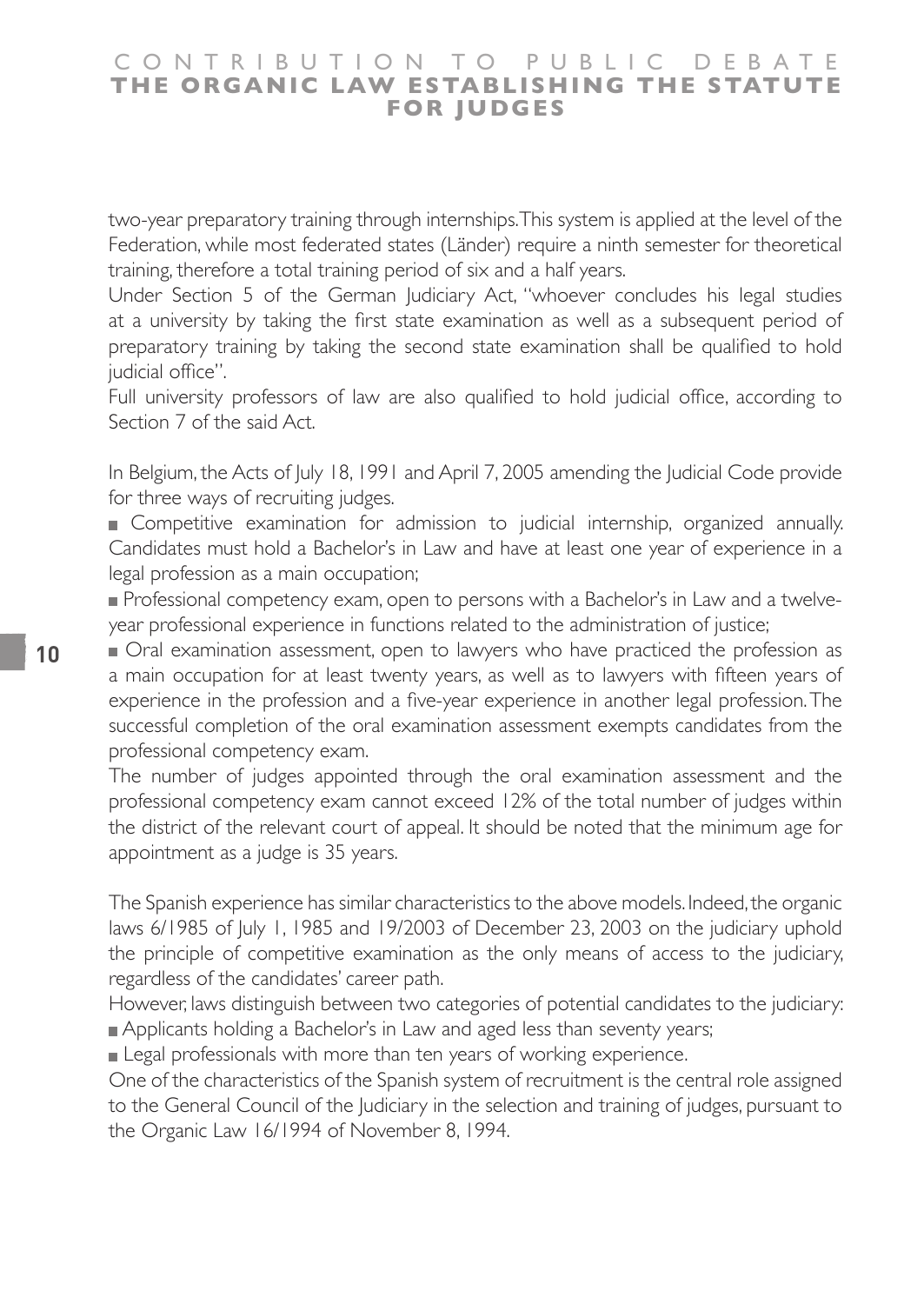In Italy, the principle of competition as the only means of access to the judiciary is enshrined in Article 106 of the Constitution. The recruitment system provides for two types of competitive exams.

A competition for holders of a Master's degree in Law and a diploma from a school specializing in the training of legal professionals, affiliated to a law school. Applicants in this category must be at least 21 years of age and no more than 40 at the date of the competition;

A second competition for lawyers aged less than 45 years and having at least five years of experience. The positions open under this competition must not exceed 10% of the total number of positions earmarked to the first competition.

Law No. 303 of August 5, 1998 establishes a special regime for the appointment of certain categories of legal professionals to the Court of Cassation. Thus, full university professors of law and lawyers with fifteen years of working experience and admitted to the bar of the superior courts can be appointed by the High Council of the Judiciary as judges of the Court of Cassation for their outstanding merit, in accordance with Article 106 of the Constitution. Law No. 303 also provides that the judges of the Court of Cassation designated under this procedure may not represent more than 10% of the total number of judges.

In the Netherlands, the Act of April 18, 1827 on the organization of the judiciary provides for two channels of recruitment. The first is open to law school graduates who have a professional experience of less than six years and may become trainee judges. The second path is restricted to lawyers with a Master's degree in Law and at least six years of experience. Applicants in this category must be aged more than thirty years and less than fifty. The Dutch system has two specific features: half-yearly competitive examinations and the use of psychological assessment in the selection process to test certain skills in particular, such as personality, cognitive abilities and analytical skills.

The Portuguese experience is characterized by regulating the age of applying for the judiciary. Law No. 16/98 of April 8, 1998 on the organization and operation of the Center for Judicial Studies provides for two types of candidates.

**Persons holding a Bachelor's in Law for at least two years, in order to ensure that** students do not move directly from the university to the Center for Judicial Studies;

 Assessors with at least three years of service, to whom a third of the positions open for competition is earmarked. Assessors are exempt from the written examinations, but take oral tests alongside candidates without work experience and are ranked together with them.

The English and Welsh experience is unique in the sense that it has reshaped, since the enactment of the Constitutional Reform Act 2005, the organization of examinations for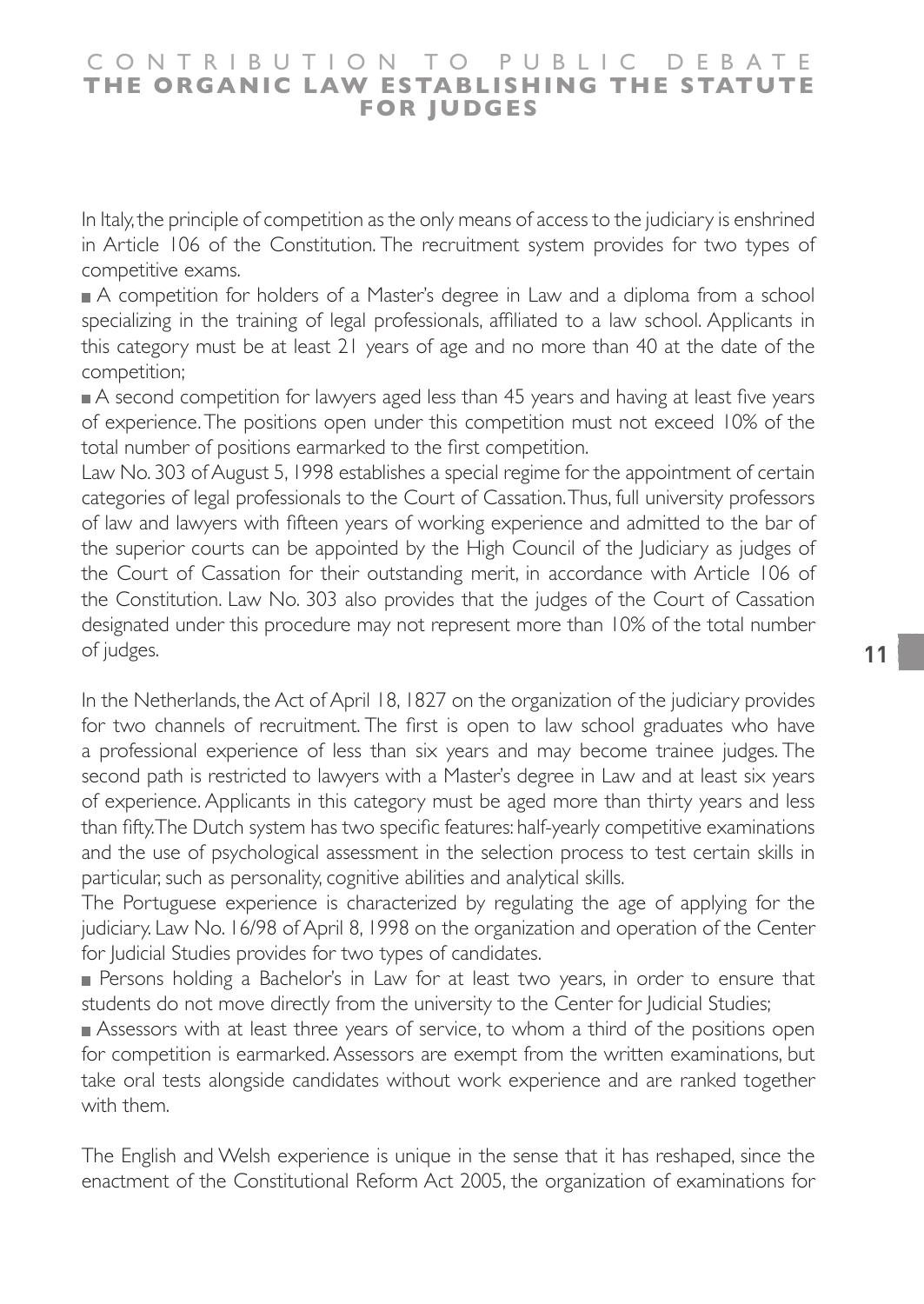the recruitment of judges, while giving the independent Judicial Appointments Commission a central role in the process of selecting judges. Under this Act, examinations now include interviews, case studies, theoretical written tests and role-plays.

The analysis of comparative experiences in the recruitment of judges reveals the following conclusions:

Diverse ways to join the judiciary, with a clear preference for the competitive examination, and a tendency to raise the requirements for admission to the profession of judge;

Tendency to require additional training to initial training, including for candidates with a professional experience in justice-related fields;

The establishment of bridges between the different legal professions. These gateways make it possible to validate -through training followed by examinations- previous experiences in some academic or legal professions.

Based on these findings, the CNDH proposes to replace the present name "attachés de justice" (trainee judges) by a new name that reflects more clearly the unity of the judiciary and its new independent status. The proposed new name should also reflect the central role that the High Council of the Judicial Power will discharge in ensuring the application of safeguards for judges.

In the same vein, the CNDH proposes a new configuration of the conditions to join the judiciary, by organizing annually three competitions open to the three categories of applicants according to the following parameters.

1) A first competition for trainee judges, open to those who fulfill the following conditions: Be of Moroccan nationality and not affected by any of the disqualifications prescribed in the Moroccan Nationality Code;

**Enjoy civil rights;** 

 Meet the conditions of physical and mental ability required for the performance of the function, as the competitive examination includes a psycho test;

Be of at least 24 years of age;

 Hold a Master's degree in Law and have completed a one-year internship with a lawyer, a legal aid agency (see accompanying measures in paragraph 13 of this document), a Regional Human Rights Commission, a regional office of the Ombudsman or a local office of the Authority for Equality and the Fight against All Forms of Discrimination.

This proposal reiterates the requirements set forth in Article 4, paragraphs 1, 2 and 3, of the Royal Decree No. 1-74-467 of Shawwal 28, 1394 (November 11, 1974) on the Statute of Judges as amended and supplemented. However, the CNDH proposes to introduce three changes in the conditions for applying to the competitive examination of trainee judges:

Removing the condition of good moral character, since it requires the production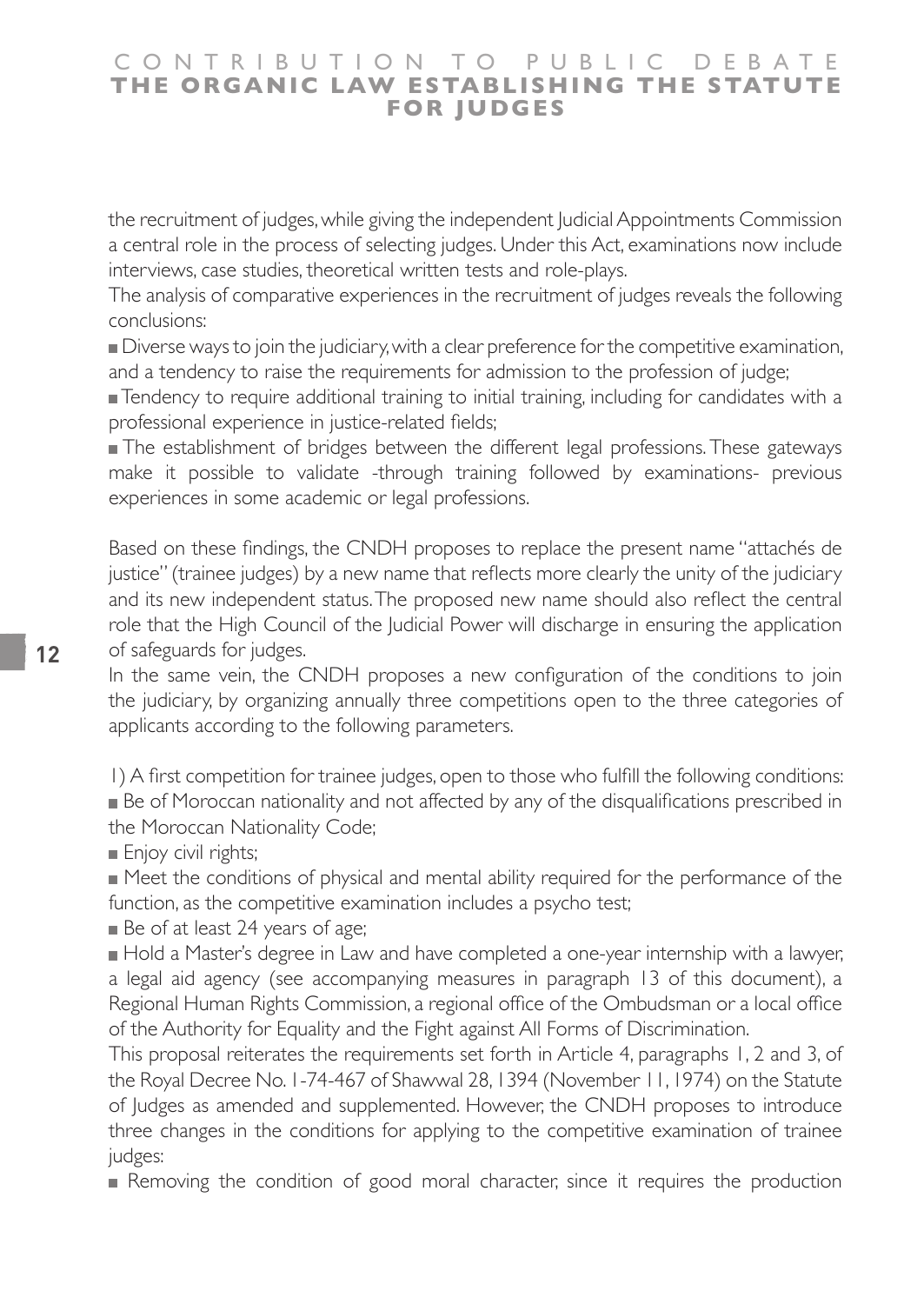of a certificate issued by the local administrative authority, now made available to the Government under Article 89 of the Constitution;

Replacing the requirement of good moral character by producing a clean criminal record. This proposal is based on the analysis of a decision of the French Constitutional Council No. 2012-278 of October 5, 2012, which stated that the purpose of the requirement of good moral character to enter the judiciary is to "allow the administrative authority to ensure that candidates have the necessary guarantees to perform the duties of judges and, in particular, respect the duties attached to their status";

Adding a condition of psychological ability, required in several comparative systems (e.g. Spain, Italy and Greece).

To ensure the educational quality of these internships, the CNDH proposes that they culminate in a final evaluation in the form of a report to be presented before a jury. The CNDH also proposes that the training period of this category should be 3 years, including 18 months of internship in a court.

2) A second competition for trainee judges open to lawyers and university professors of law having a number (N) of years of working experience. This proposal aims to reduce the time currently required for these professionals to apply for the judiciary, but establishes competition and additional training. The CNDH also suggests opening the way for professionals in the financial, banking and accounting business holding at least a Master's degree and having 8 years of experience. In the same context, it is proposed that this category spend a six-month retraining period in a court.

3) A third competition for trainee judges open to civil servants in Grade 11 having at least 10 years of effective public service and holding a Bachelor's in Law. The CNDH supports the inclusion of a provision in the organic law permitting this category of candidates to join, through competition, the judiciary in all ordinary and administrative courts. The additional training period proposed for this category could be one year, including a 6-month internship in a court.

In the same context, the CNDH encourages the establishment of exchange programs with judicial schools internationally to develop possibilities of internship abroad for the benefit of judges.

Concerning the distribution of positions between the three categories of candidates, the CNDH proposes that the majority be reserved to the first competition, given the complementary nature of the other recruitment channels. This proposal reflects the situation observed particularly in countries whose system of recruitment is based on the concept of judicial career (e.g. France, Spain and Italy).

The French experience confirms this trend. The analysis of the change in judicial positions available for the entry competition of the National School for the Judiciary as well as the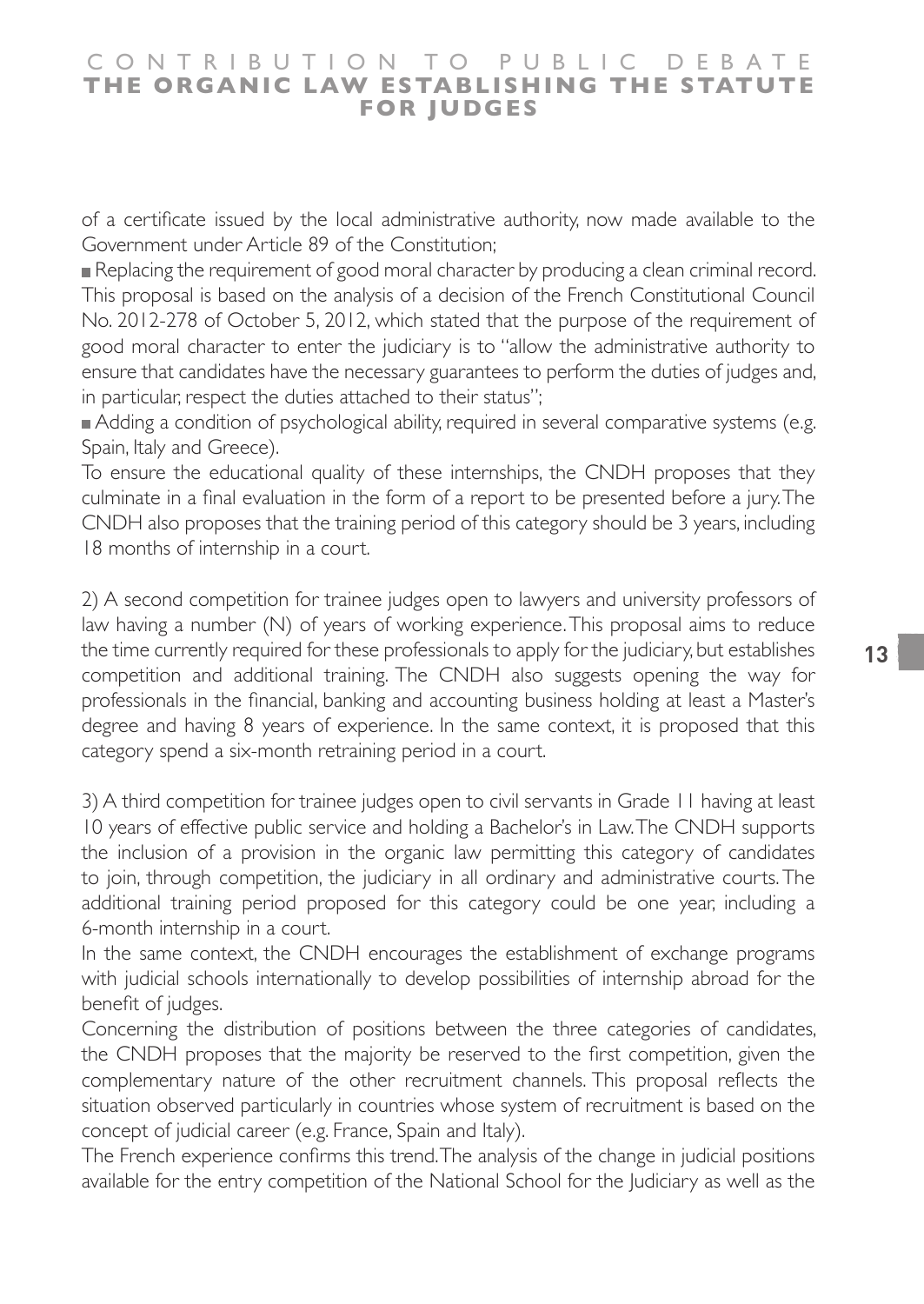positions allocated to direct appointment since 1992 shows that the number of posts allocated to the first category ranged from 100 in 1994 to 270 in 2013 while the number of trainee judges directly appointed ranged from zero in 1994 to fifty in 2008**<sup>11</sup>**.

These budgetary choices largely explain the distribution of graduating classes from the National School for the Judiciary based on the initial recruitment. For example, the report of this institution for the year 2011 shows the following percentages:

- I Ist external competition: 63.04%;
- 2nd internal competition: 10.14%;
- 3rd internal competition: 2.9%;
- Direct appointment: 23.91%.

In Spain, the share of positions reserved for the "lateral entry" of law professors and lawyers does not exceed 25%**<sup>12</sup>**.

As part of implementing the objectives announced by Article 34 of the Constitution, the CNDH proposes to reserve 7% of the total positions open to all categories above to persons with disabilities.

In order to entrench the role of the High Council of the Judicial Power in ensuring the application of safeguards for judges, especially in terms of recruitment, it is proposed that certain provisions currently adopted by the regulatory authority be enacted by means of order by the Executive President of the High Council of the Judicial Power, upon deliberation by the General Assembly and based on the organic law on the statute of judges. These provisions mainly concern conditions governing admission to the competition for trainee judges, the program of examinations and their rating, and the conditions of the end-of-training examination, currently governed by Decree No. 2-05-178 published in the Official Gazette of May 4, 2006.

With a view to strengthening the guarantees of judicial independence, the CNDH also proposes that the following decisions relating to the administration of the competition be taken by the Executive President of the High Council:

1. The appointment of the chair and members of the trainee judge competition jury;

2. The appointment of deputy chair and members;

3. The appointment of assistant examiners;

4. The appointment of the supervisory committee;

5. The appointment of the chair and members of the end-of-training examination jury, currently appointed by the Minister of Justice and Freedoms (Decree No. 2-05-178).

The CNDH also recommends reviewing the composition of juries and the supervisory committee so that they no longer include the representatives of the Ministry of Justice and Freedoms. Currently, juries comprise the Director of Civil Affairs, whereas the said committee includes the Head of the Judges Division, the Head of the Service for the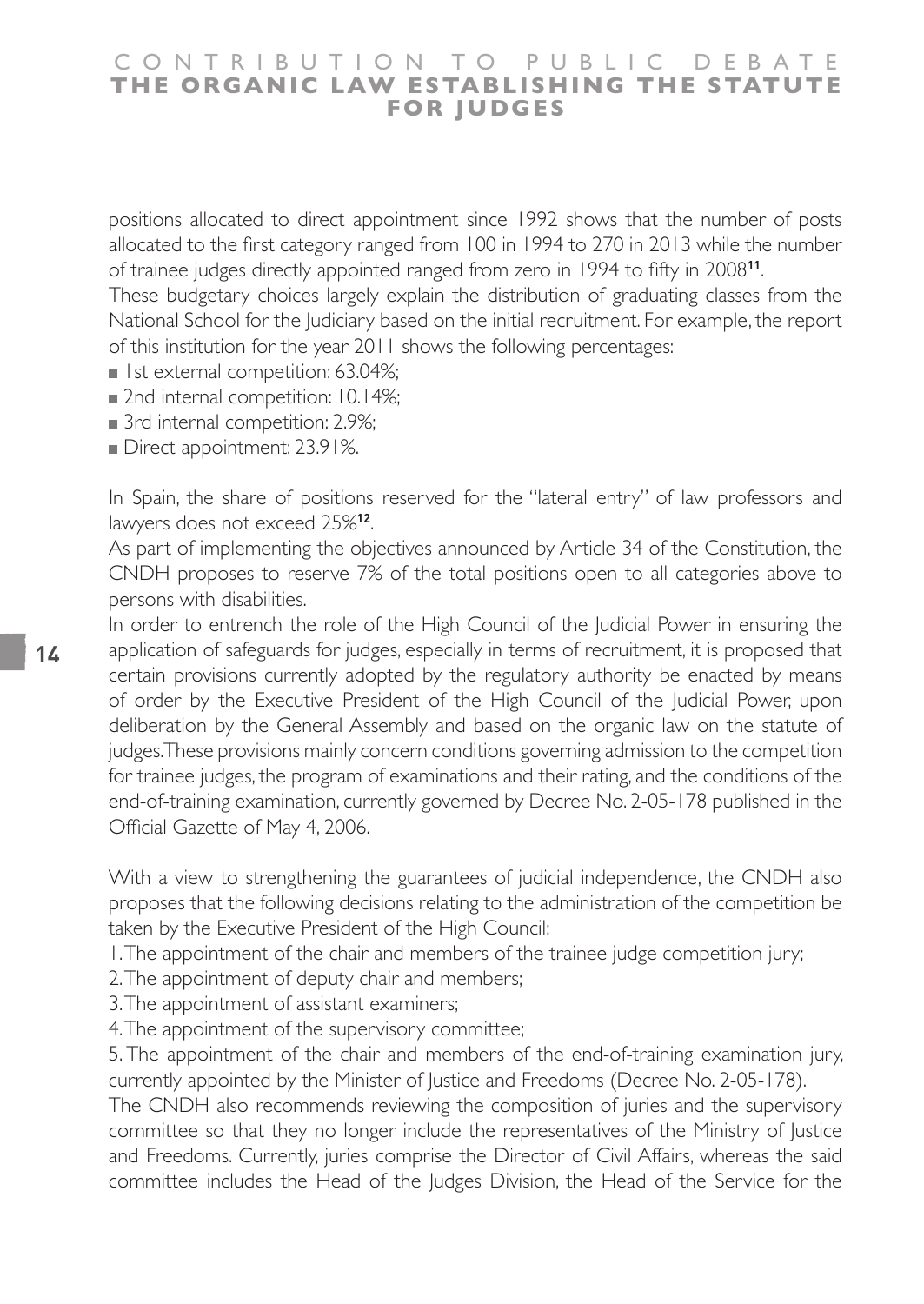Management of Judges' Administrative Situation and the Head of the Service for the Movement of Judges. This proposal draws on Recommendation CM/Rec(2010)12 of the Council of Europe Committee of Ministers to member states on judges: independence, efficiency and responsibilities. This recommendation states that "The authority taking decisions on the selection and career of judges should be independent of the executive and legislative powers. With a view to guaranteeing its independence, at least half of the members of the authority should be judges chosen by their peers".

Concerning the disciplinary regime of trainee judges, the CNDH is of the view that it should be managed by the High Council of the Judicial Power. It logically follows that trainee judges should have the same disciplinary safeguards as tenured judges. However, it is proposed that the competent disciplinary authority of trainee judges be composed on a parity basis of three members of the High Council, the Director of the Institut supérieur de la Magistrature (High Judicial Institute), a teacher from the Institute and a representative of trainee judges.

Finally, the CNDH proposes to include psychometric tests in the competitive examinations of trainee judges.

For comparison, the competitive recruitment of judges in the Netherlands requires the successful completion of psychometric tests and personality tests designed to assess candidates' personal qualities and motivation.

In Portugal, Law No. 2/2008 of January 14, 2008 governing the recruitment and training of judges and the structure and operation of the Centro de Estudos Judiciários (Center for Judicial Studies) provides for, in Article 14, "psychological selection tests".

In France, the Ministry of Budget, Public Accounts, the Civil Service and State Reform published in 2010 a practical guide to administrative competitive examinations intended for selection board chairs and members. Among the types of candidate assessment specified in this guide that applies to all competitions, including that of trainee judges, there are psychometric tests that comprise "several types of tests (memory, personality, observation, etc.). These tests measure logical, verbal and numerical skills of a person as well as his/her reasoning and intellectual abilities."

#### **10. Proposals concerning some rights and duties of judges**

Having found that several relevant provisions included in the current statute of judges can be transferred to the organic law provided for in Article 112 of the Constitution, the CNDH puts forward only some proposals to strengthen the statutory safeguards of judges.

As such, it is proposed that the organic law on the statute of judges should enshrine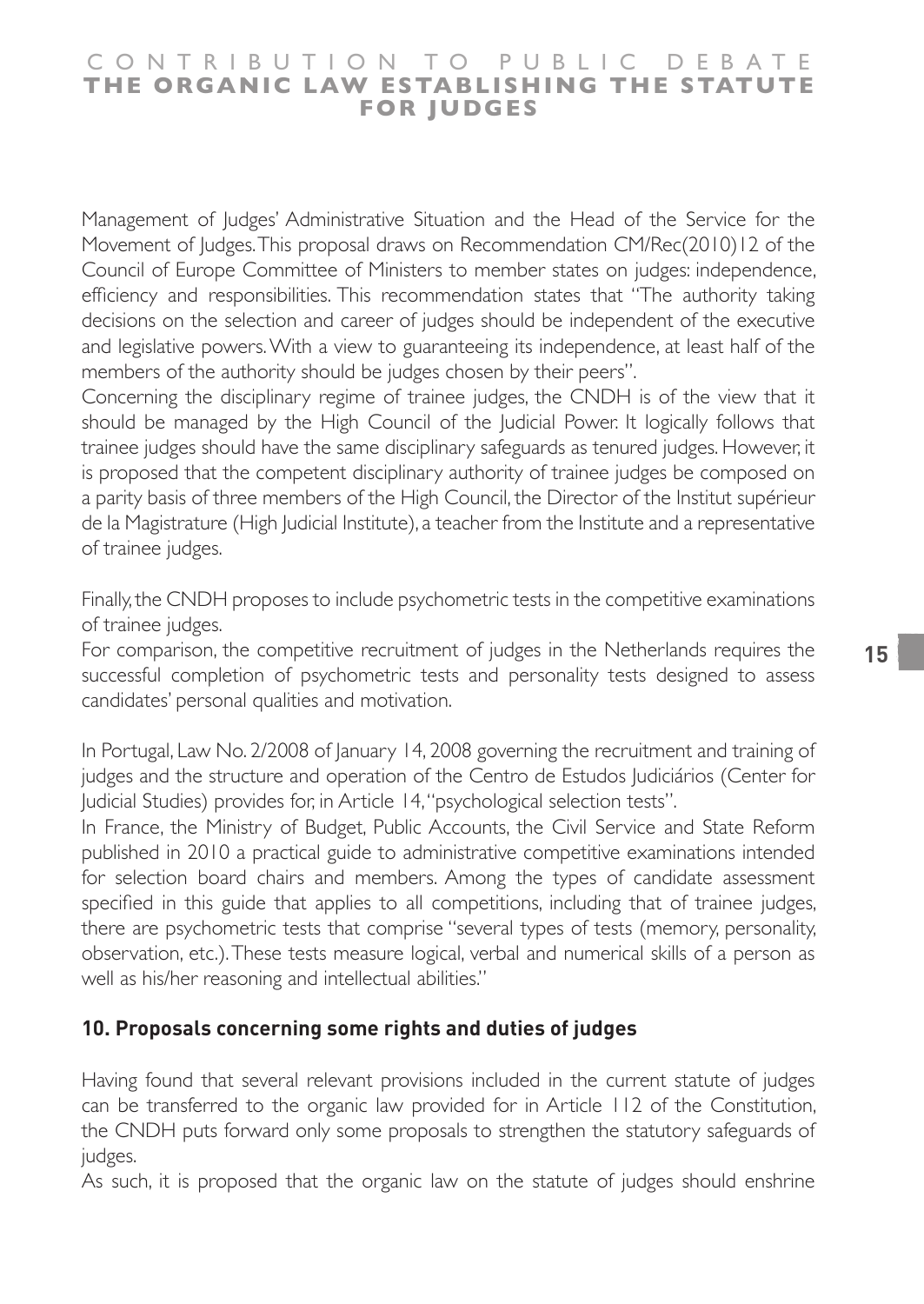the provisions of Article 111 of the Constitution. To complete the general provisions of the second paragraph of that Article, the CNDH proposes that the organic law define professional associations according to their statutory purpose that must relate to the defense of the fundamental rights and professional interests of judges, the administration of justice, the promotion of professional training for judges and the independence of the judiciary**<sup>13</sup>**.

This proposed definition of professional associations according to their statutory object is the result of a combined reading of paragraph 1.7 of the European Charter on the Statute for Judges and the Universal Charter of the Judge adopted in Taiwan on November 17, 1999 by the International Association of Judges.

Indeed, the European Charter on the Statute for Judges provides that "professional organizations set up by judges, and to which all judges may freely adhere, contribute notably to the defence of those rights which are conferred on them by their statute, in particular in relation to authorities and bodies which are involved in decisions regarding them".

Article 12 of the Universal Charter of the Judge provides that "the right of a judge to belong to a professional association must be recognized in order to permit the judges to be consulted, especially concerning the application of their statutes, ethical and otherwise, and the means of justice, and in order to permit them to defend their legitimate interests". The CNDH also proposes to relocate the first paragraph of Article 13 of the Royal Decree on the Statute of Judges to the organic law subject of this memorandum. This Article provides that "judges shall at all times demonstrate the reserve and dignity required by the nature of their work. Judges shall be forbidden to conduct any political deliberation and any political demonstration. Any action to stop or impede the functioning of the courts shall be prohibited."

It also recommends reinforcing these provisions by others aimed to require judges to abstain from displaying relationships or adopt a public manner likely to raise doubts about his/her independence or impartiality.

In a bid to entrench the separation of powers, it is proposed that the following declarations be received by the Executive President of the High Council of the Judicial Power.

Declaration of private gainful activity by the spouse of a judge;

Declaration by a judge or the spouse of interest in a company likely to affect the function of which the judge is invested.

The CNDH also recalls the need to review the current system of declaration of assets under Law No. 53-06 repealing and replacing Article 16 of the Royal Decree on the Statute of Judges. This review should be made in light of Article 147, first subparagraph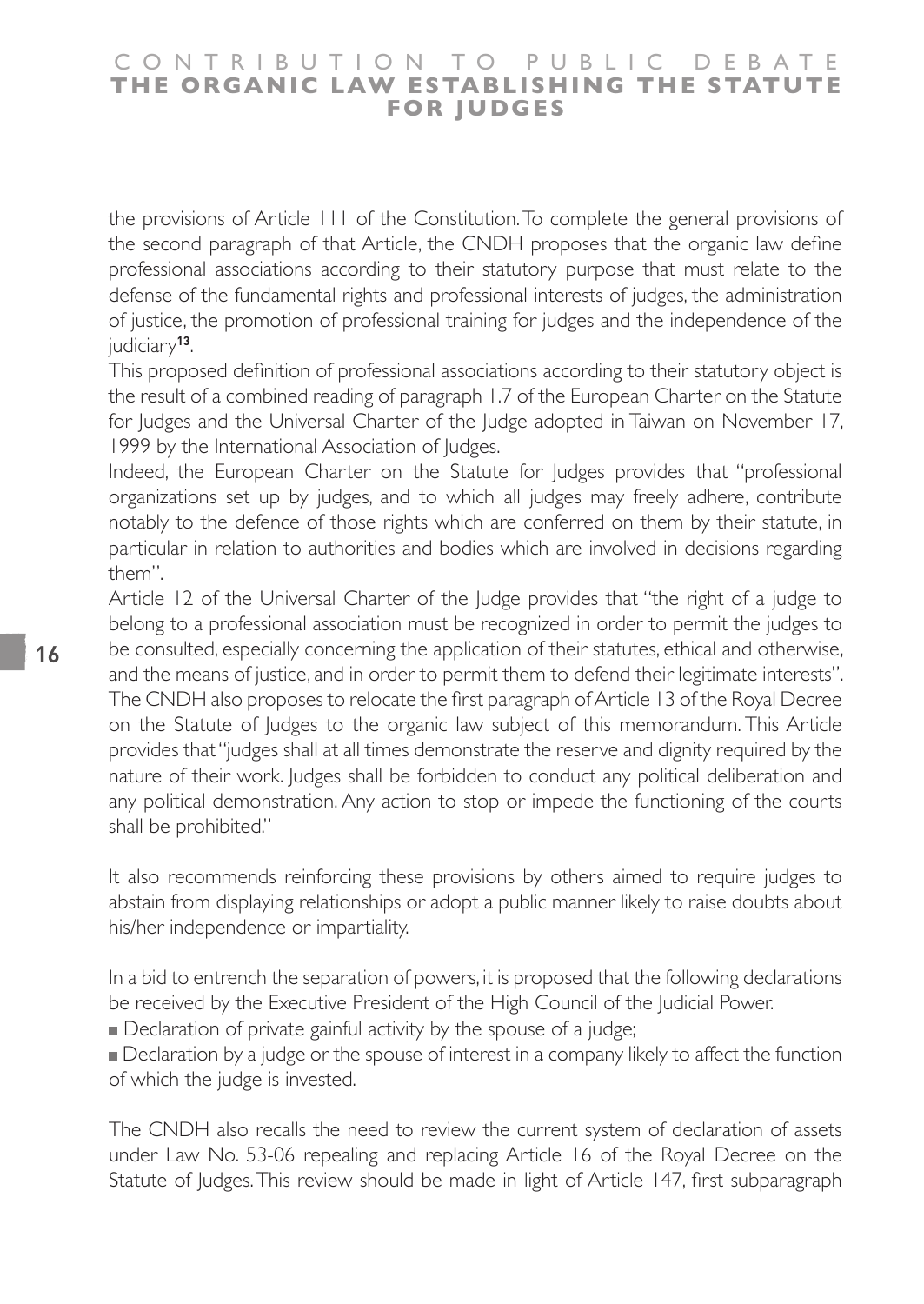of paragraph 4, of the Constitution. The same approach should be followed to enshrine the jurisdiction of the Court of Auditors in the regular review of the change in judges' declaration of assets and income. In this regard, the CNDH considers that the support of the Executive President of the High Council of the Judicial Power and the inspecting judges constitutes a guarantee of efficiency.

In the same vein, the implementation of Article 36 and last paragraph of Article 109 of the Constitution requires the establishment of arrangements to prevent conflicts of interest in the organic law on the statute of judges.

Finally, the CNDH considers it necessary to provide for a procedure in this organic law for the implementation of the new guarantee enshrined in Article 109, second paragraph, of the Constitution allowing a judge whenever he/she deems that his/her independence is threatened to refer the matter to the High Council.

#### **11. Proposals concerning the career of judges**

Regarding this aspect closely linked to the independence of judges, the CNDH proposes that the organic law establishes a general rule under which all decisions relating to the career of judges be made by the High Council of the Judicial Power, in accordance with Articles 113 and 57 of the Constitution, taking into account the decision of the Constitutional Council No. 854-12 of June 3, 2012.

On the aforementioned normative basis, the CNDH puts forward the following proposals.

#### A) New configuration of the appointment decisions

The CNDH proposes reshaping the appointment decisions and the rules to include in the draft organic law on the statute of judges as follows: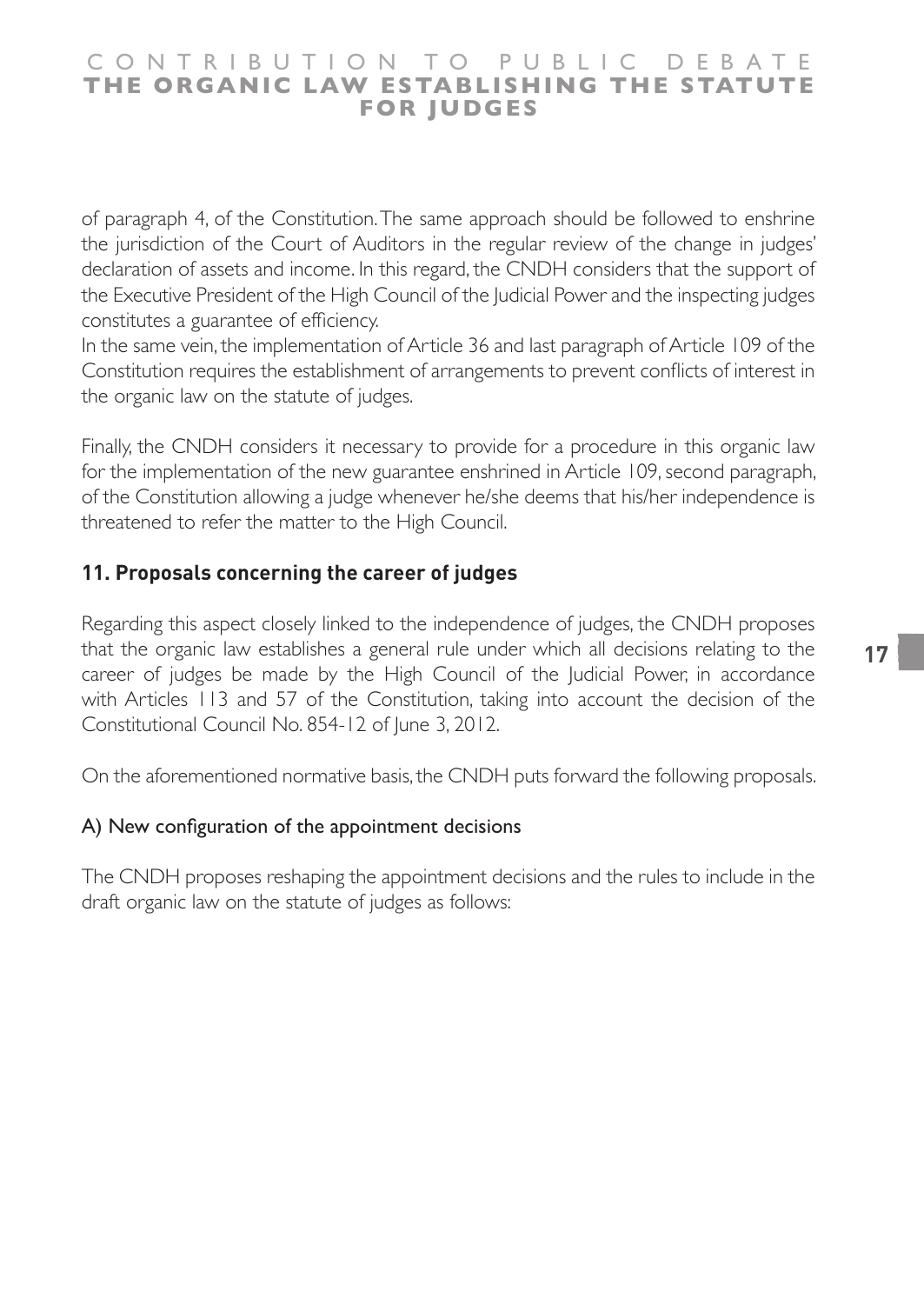| <b>DECISION</b>                                                                                                                                       | <b>PROPOSED RULE</b>                                                                                                                                                                                        |
|-------------------------------------------------------------------------------------------------------------------------------------------------------|-------------------------------------------------------------------------------------------------------------------------------------------------------------------------------------------------------------|
| Appointment of judges among the trainee<br>judges                                                                                                     | Decision of the High Council of the Judicial Power<br>and approval by Royal Decree (Article 57)                                                                                                             |
| Appointment of officers and<br>noncommissioned officers as judges in the<br>military court <sup>14</sup>                                              | Decision of the Council (upon a proposal from the<br>government authority responsible for the defense)<br>and approval by Royal Decree (Art. 57)                                                            |
| Assignment of judges to the central<br>administration of the Ministry of Justice and<br>Freedoms (for positions lower than central<br>director level) | Decision of the Council's Executive President after<br>seeking the opinion of the relevant committee and<br>upon a proposal from the Minister of Justice and<br>Freedoms<br>Procedure similar to secondment |
| Deputation of judges                                                                                                                                  | Decision of the Council's Executive President after<br>seeking the opinion of the relevant committee                                                                                                        |
| Appointments to positions of judicial<br>responsibility                                                                                               | Internal call for applications, review of applications<br>by the Council's Nominating Committee, decision of<br>the Council and approval by Royal Decree (Art. 57)                                          |
| Appointment as First President of the Court<br>of Cassation                                                                                           | Directly appointed by the King (by Royal Decree)                                                                                                                                                            |
| Appointment as Prosecutor General at the<br>Court of Cassation                                                                                        | Directly appointed by the King (by Royal Decree)                                                                                                                                                            |
| Appointments to local tax boards and the<br>National Tax Appeals Board (Art. 225 and<br>226 of the Tax Code)                                          | Internal call for applications, review of applications<br>by the Council's Nominating Committee, decision of<br>the Council and approval by Royal Decree (Art. 57)                                          |
| Appointments to other bodies                                                                                                                          | Internal call for applications, review of applications<br>by the Council's Nominating Committee, decision<br>of the Council and approval by Royal Decree                                                    |
| Secondment to international or foreign<br>organizations                                                                                               | Internal call for applications, review of applications<br>by the Council's Nominating Committee, decision<br>of the Council and approval by Royal Decree                                                    |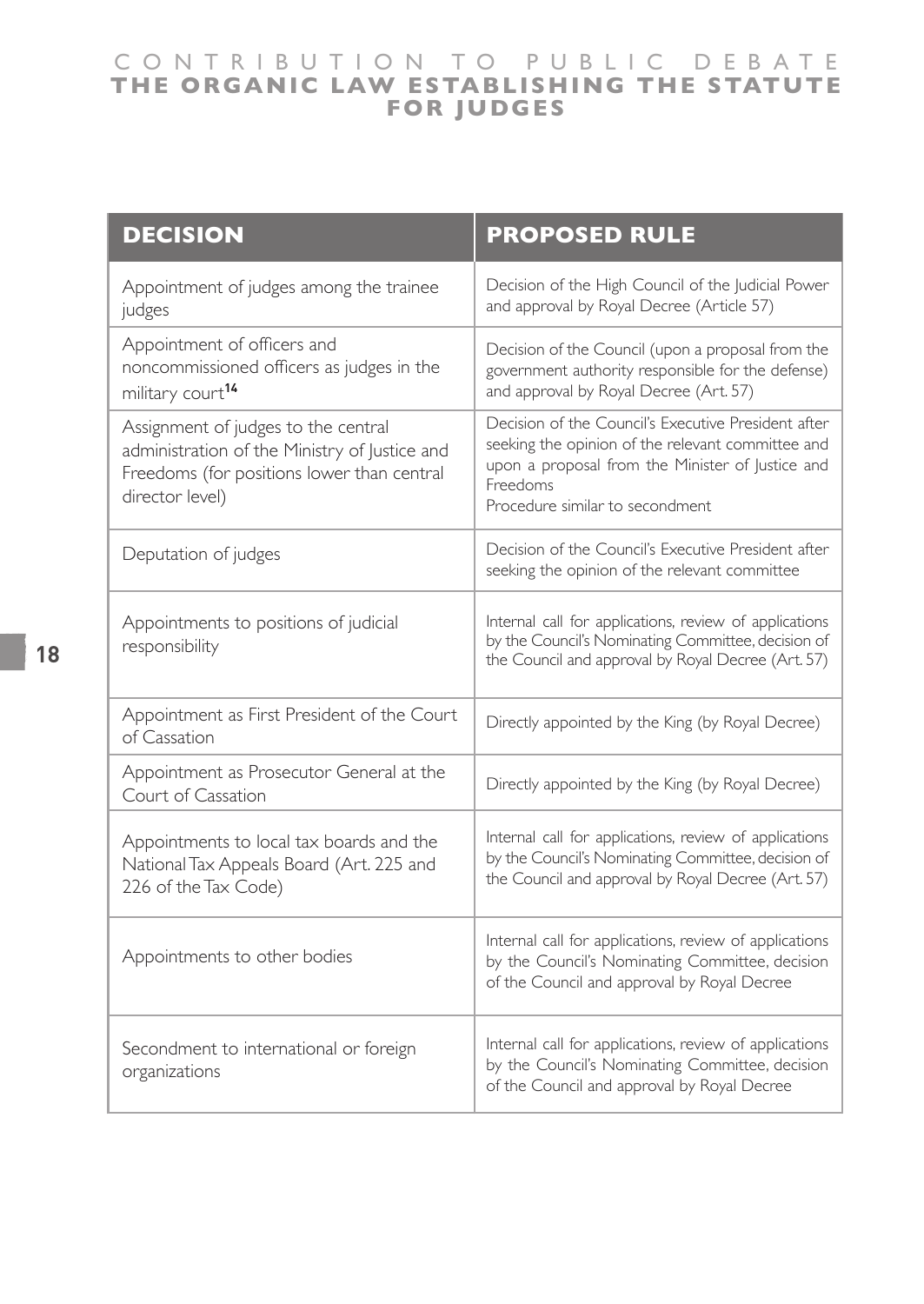In the same direction and to strengthen the guarantees for the independence of the judiciary, it is proposed that the organic law should provide for a nonrenewable fixed-term of office for all positions of judicial responsibility. For example, Article 38-1 of the French status of the judiciary provides that "No person may be appointed as Prosecutor General of the same court of appeal for a term of more than seven years."

#### B) Enshrining the security of tenure of sitting judges

Concerning the security of tenure for sitting judges, enshrined in Article 108 of the Constitution, the CNDH proposes that the organic law should guarantee this principle, while stating that the sitting judge cannot receive, without his/her consent, a new assignment, even as a promotion**<sup>15</sup>**. This proposal aims to implement the safeguards prescribed in Article 108 of the Constitution.

In addition, the formula proposed by the CNDH is compatible with paragraph 12 of the Basic Principles on the Independence of the Judiciary, which states that "Judges, whether appointed or elected, shall have guaranteed tenure until a mandatory retirement age or the expiry of their term of office, where such exists."

For comparison, the French constitutional provision that guarantees the tenure of sitting judges (art. 64 of the Constitution) is detailed in the organic law on the status of the judiciary (Order No. 58-1270 of December 22, 1958 enacting the Organic Law on the Status of the Judiciary, consolidated version of February 15, 2012). Indeed, Article 4 of organic law reproduces the constitutional principle of security of tenure for sitting judges, while stating that the latter cannot receive without their consent a new assignment, even as a promotion.

For decisions involving the career of judges, it is proposed that all appointment decisions of judges and prosecutors to be taken by the High Council of the Judicial Power. These decisions must be reasoned and may be challenged before the highest administrative jurisdiction of the Kingdom on the grounds of abuse of power. This proposal seeks to provide judges and prosecutors alike with the same statutory safeguards under the organic law.

For comparison, the jurisprudence of the European Court of Human Rights has established since the 1980s the principle of tenure as a fundamental guarantee of the independence of the judiciary. In its judgment on the case of Campbell and Fell v./the United Kingdom, the Court stated that "It is true that the irremovability of judges by the executive during their term of office must in general be considered as a corollary of their independence … However, the absence of a formal recognition of this irremovability in the law does not in itself imply lack of independence provided that it is recognized in fact and that the other necessary guarantees are present."

Other countries have opted for the constitutional recognition of the tenure of all judges.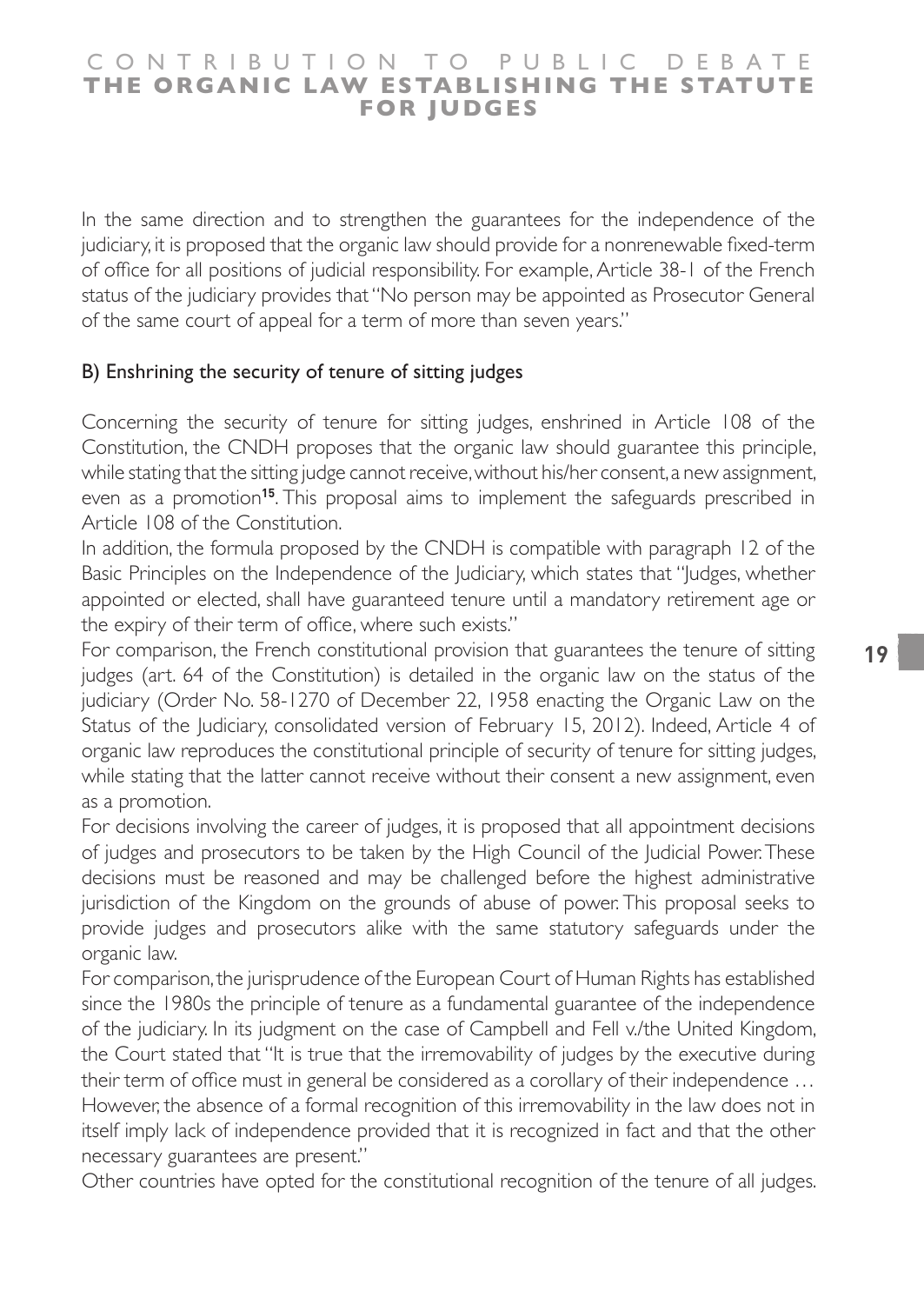This is the case of Italy, whose Constitution provides in Article 107 that "Judges may not be removed from office. Neither may they be dismissed or removed from office nor assigned to other courts or functions unless following a decision of the High Council of the Judiciary, taken either for the motives and with the guarantees of defense established by the rules of the judiciary or with their consent" and that "judges are distinguished only by their different functions". It also specifies that "the state prosecutor enjoys the guarantees established in his favor by the rules of the judiciary".

#### C) A new promotion matrix

Regarding the promotion and evaluation of judges, the CNDH proposes a new matrix that complements the proposals it has previously made in its memorandum on the High Council of the Judicial Power (see the appendix).

Thus, it is proposed that the organic law should establish a promotion matrix based on the following parameters:

Seniority;

 The evaluation criteria proposed in the CNDH memorandum on the High Council of the Judicial Power (including self-assessment and evaluation reports for prosecutors); Continuing education attested by a certificate, a diploma or a training document; The training of legal professionals (including as part-time lecturer in law schools); **Academic and educational publications.** 

The CNDH proposes that promotion to a higher grade should take into consideration only the activities carried out by the judge during the years required for promotion.

The breakdown of the parameters proposed above is justified by two requirements: to consolidate the usual position of the seniority criterion while facilitating the transition to an assessment system based on performance as well as investment in training and research activities related to the legal profession. Several comparative experiences have opted for this choice.

In fact, the Italian system of promotion combines the seniority criterion, prescribed by laws No. 570 of July 25, 1966, No. 831 of December 20, 1973 and No. 97 of April 2, 1979, with other performance evaluation criteria**<sup>16</sup>**. One of the specificities of the Italian evaluation procedure of judges is that it is based not only on reports made by the heads of jurisdiction but also on the opinions of the "judicial councils", which are collegial bodies set up at each court of appeal and composed of judges, representatives of the bar association and academia**17**.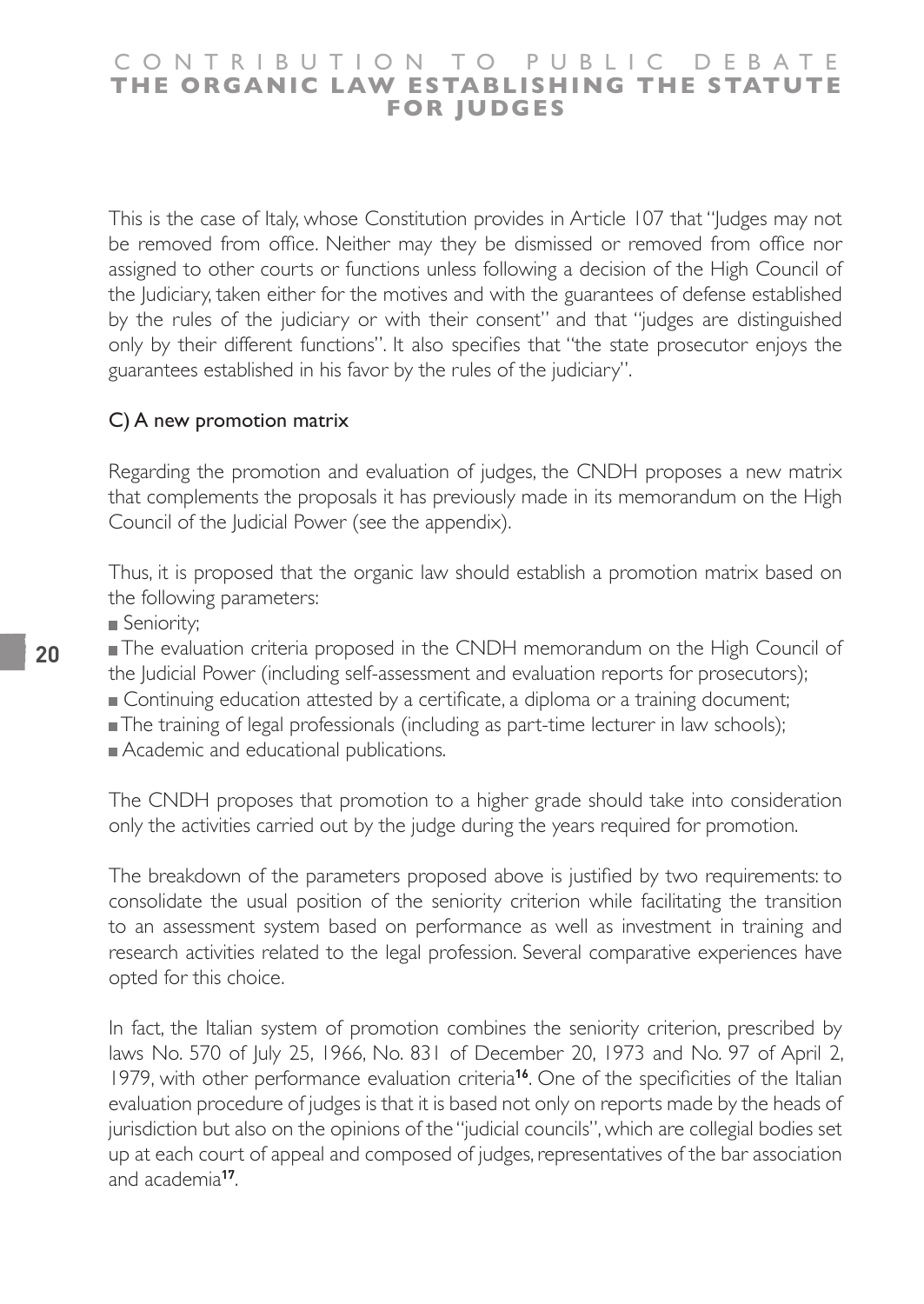Beyond the diversity of evaluation regimes across the federated states (Länder), the German assessment system integrates the seniority parameter through the relatively long interval between evaluation timelines (every 4 or 5 years) while focusing evaluation on the professional, personal, social and leadership skills**<sup>18</sup>**.

The Spanish evaluation system has adopted a similar approach based on the evaluation of performance, length of service and investment in various academic activities related to the legal profession**<sup>19</sup>**.

Likewise, the promotion matrix of Lithuanian judges**<sup>20</sup>** assigns 15% to seniority, 40% to job performance, 20% to personal qualities (including compliance with judicial ethics), 10% to diplomas and certificates, 10% to motivation and 5% to language proficiency.

#### D) The administrative positions of judges

The CNDH has found that most of the provisions currently governing the administrative positions of judges can be transferred into the organic law subject of this memorandum, provided they are reworded in accordance with the new responsibilities vested in the High Council of the Judicial Power. The CNDH, which recommends that all decisions concerning the administrative position of judges be made by the High Council, submits only some additional proposals regarding the positions in which judges can be.

In this context, it is proposed that judges in active service should benefit every six years of activity from a leave of no more than six months for the purpose of scientific research or professional retraining.

Moreover, the CNDH suggests setting the retirement age of judges at 65, with the possibility to extend it only once for a period of 2 years, at the request of the person concerned and after receiving a favorable opinion from the High Council of the Judicial Power.

#### E) The disciplining of judges

Reiterating its proposals on the disciplinary procedure which were presented in its memorandum on the High Council of the Judicial Power (see Appendix 1), the CNDH proposes establishing a disciplinary system based on the following rules that should be provided in the organic law on the statute of judges:

The High Council of the Judicial Power should exercise the disciplinary authority over judges and prosecutors. This implies that the decisions currently made by the Minister of Justice and Freedoms in disciplinary matters be assigned to the Executive President of the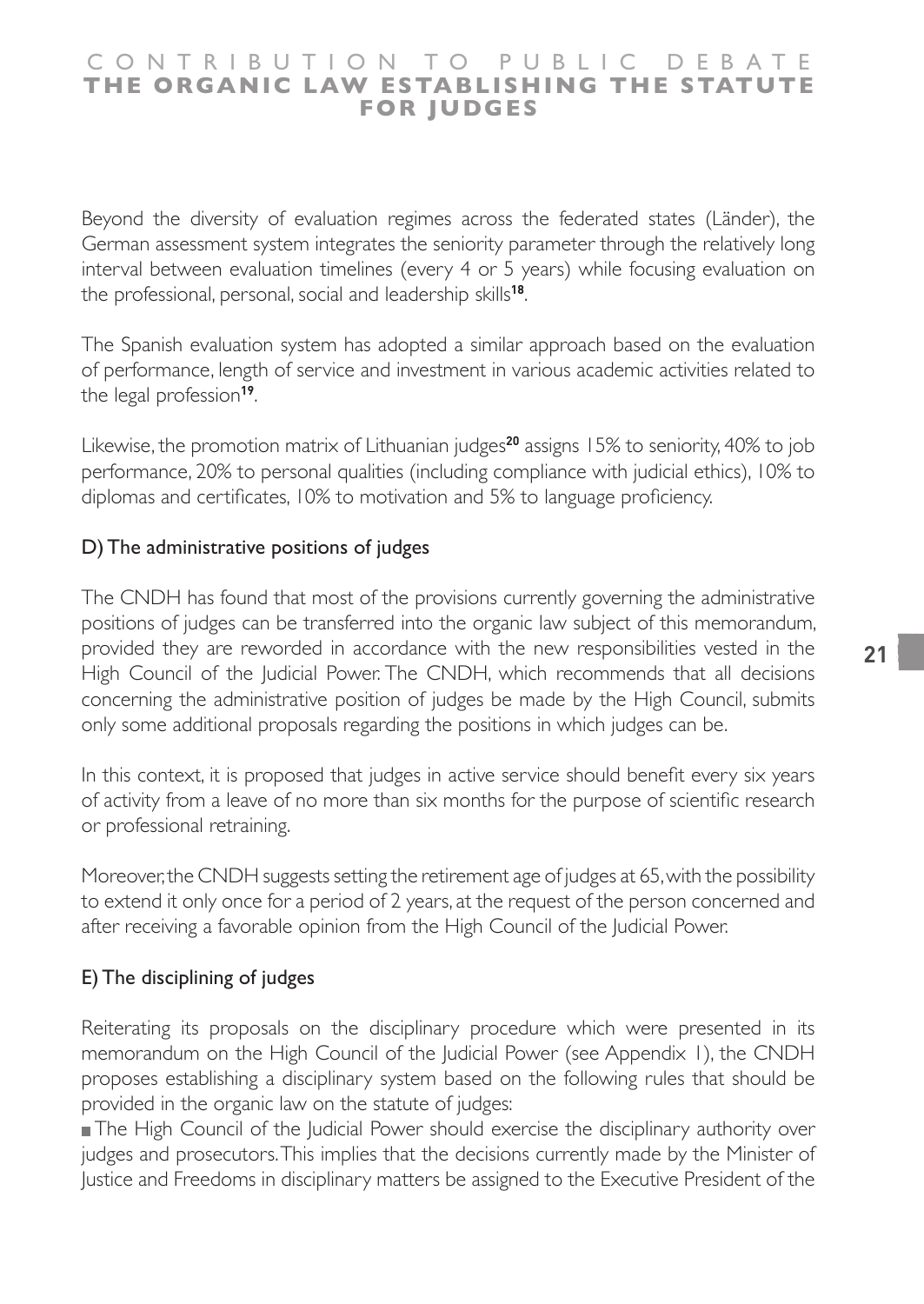#### Council;

 All disciplinary sanctions shall be imposed by decision of the Council's Executive President, after seeking the opinion of the Council convened as a disciplinary board and assisted by experienced inspecting judges;

Disciplinary offenses should be defined on the basis of any failure by a judge to comply with his/her professional duties or observe honor, propriety or dignity;

Any gross and deliberate violation by a judge of a rule of procedure that constitutes an essential guarantee of litigant rights, ascertained by a final judicial decision, should be qualified as a disciplinary offense**<sup>21</sup>**;

The rules on disciplinary safeguards provided in the current statute of judges should be relocated to the new organic law;

 Challenging for abuse of power the disciplinary decisions of the Council before the Kingdom's highest administrative jurisdiction should be made possible**<sup>22</sup>**.

#### **12. Proposals regarding the status of public prosecution in the judicial system**

Aware that any proposal on the status of the public prosecution must cover several legal texts, the CNDH has chosen to submit its proposals on the status of prosecutors in the judicial system through the following entry points:

#### A) Ensuring the independence of prosecutors from the executive branch

The CNDH proposes that the organic law on the statute of judges should place prosecutors under the authority of the King's Prosecutor General at the Court of Cassation as well as under the control and direction of their superiors.

In the same context, the CNDH proposes amending Article 51 of the Criminal Procedure Code in order to enshrine two principles: the independence of prosecutors in investigation and prosecution, and the right of the Minister of Justice and Freedoms to notify the Prosecutor General at the Court of Cassation of any violation of criminal law that comes to his/her attention. However, the Minister should not have the power to instruct the Prosecutor General to initiate the prosecution.

This proposal is in line with the Standards of Professional Responsibility and the Statement of the Essential Duties and Rights of Prosecutors, adopted by the International Association of Prosecutors on April 23, 1999 and approved by the United Nations Commission on Crime Prevention and Criminal Justice in resolution 17/2 of April 18, 2008. Paragraph 2.2 of these standards states that "If non-prosecutorial authorities have the right to give general or specific instructions to prosecutors, such instructions should be transparent;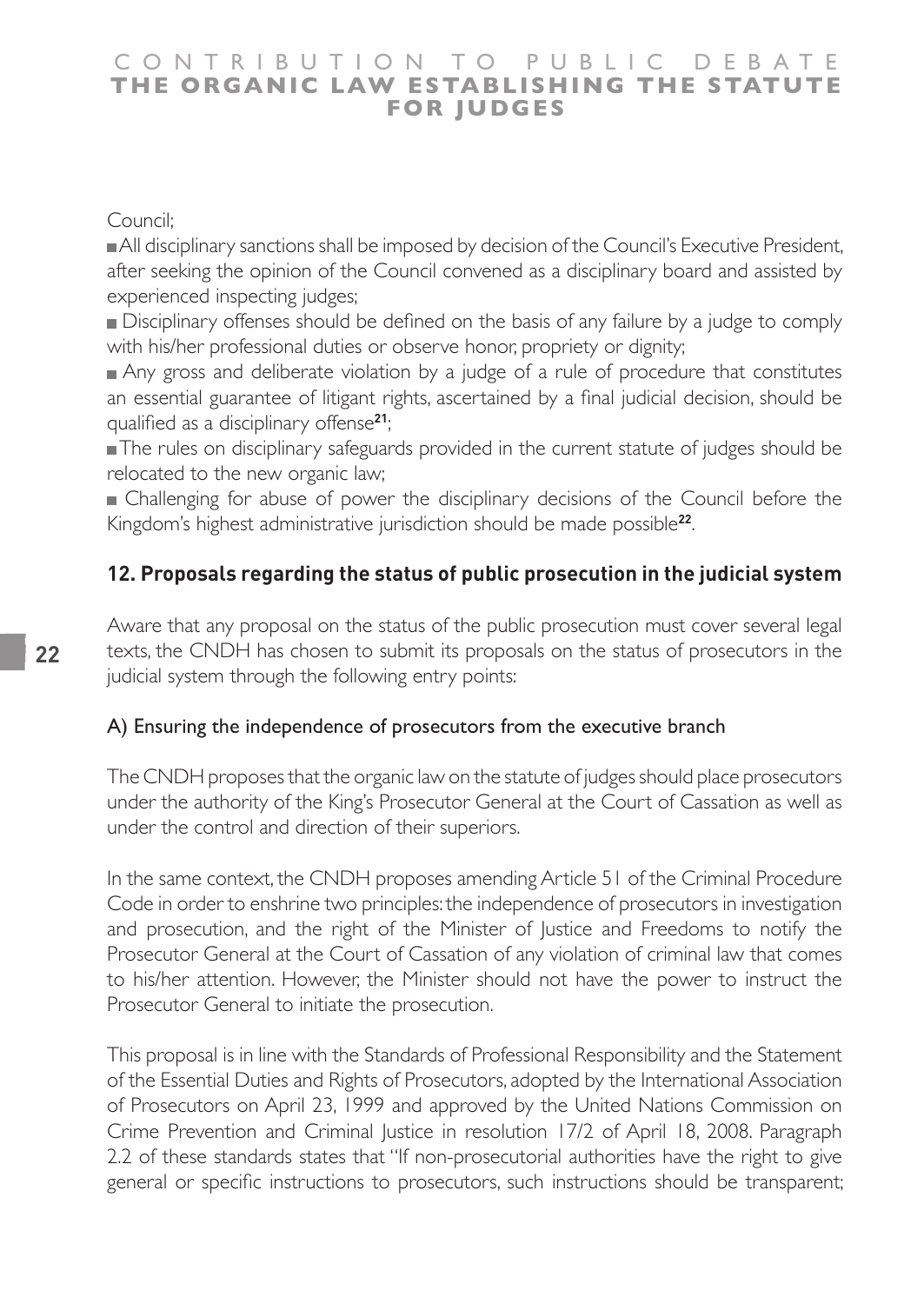consistent with lawful authority; subject to established guidelines to safeguard the actuality and the perception of prosecutorial independence."

#### B) Conditions for the implementation of Government criminal policy through the public prosecution service

The CNDH proposes that Article 51 of the Criminal Procedure Code should establish the role of the Minister of Justice and Freedoms in conducting the Government's criminal policy. The new wording of Article 51 may also entrust the Minister of Justice and Freedoms with the mission to ensure the consistent application of the criminal policy through the issuance of general circulars addressed to the King's Prosecutor General at the Court of Cassation.

#### C) Strengthening the control of prosecutors' action by holding them responsible and accountable

Recalling the key provisions of the current legal regime for the control of prosecutors (Article 56, subparagraph 2 of paragraph 1, of the Royal Decree No. 1-74-467 of Shawwal 26, 1394 A.H. (November 11, 1974) on the Statute of Judges, as well as Articles 36-51 of the Criminal Procedure Code, the CNDH emphasizes the need to strengthen the control of prosecutors' action on three levels: the work of the judicial inspection that should be part of the duties assigned to the High Council of the Judicial Power; the evaluation of prosecutors under the conditions laid down in Article 116, paragraph 4, of the Constitution; and the development of a procedure for the implementation of the guarantee provided by the second paragraph of Article 109 of the Constitution.

#### D) Mechanisms for coordination between the King's Prosecutor General at the Court of Cassation and the Minister of Justice and Freedoms

The CNDH proposes that the organic law provides a mechanism for coordination between the King's Prosecutor General at the Court of Cassation and the Minister of Justice and Freedoms (e.g. regular meetings, annual conference on the criminal policy, etc.). In the same vein, it is proposed that the King's Prosecutor General at the Court of Cassation should publish an annual report on the implementation of the criminal policy by public prosecutors. This report must be submitted to His Majesty the King, the Executive President of the High Council of the Judicial Power and the Minister of Justice and Freedoms.

The CNDH would like to point out that its proposals on the status of public prosecution in the judicial system are based on the recommendations of the Special Rapporteur on the Independence of Judges and Lawyers, Gabriela Knaul. The premise of the Rapporteur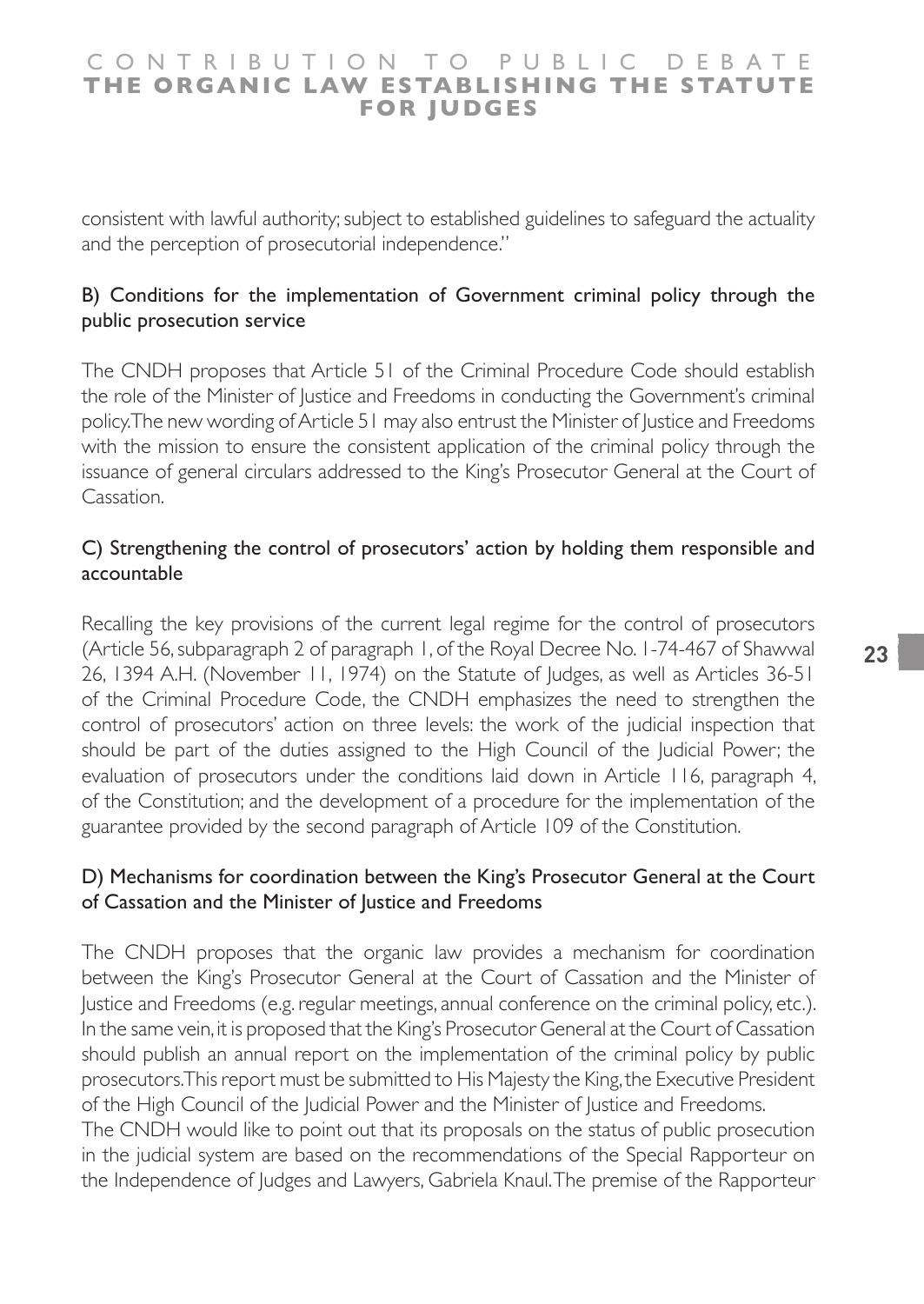is "the thin line between ensuring that prosecutors are accountable in the discharge of their functions, and the imperative that prosecutors operate independently and without fear, pressure, threats or favour". After studying several comparative experiences, the Rapporteur has found a general tendency to move towards a more independent prosecution service model, in terms of its relationship with other authorities, notably the executive.

The Rapporteur also emphasized the importance of strengthening the statutory safeguards for prosecutors through the establishment of a "framework for dealing with internal disciplinary matters and complaints against prosecutors, who should in any case have the right to challenge – including in court – all decisions concerning their career, including those resulting from disciplinary proceedings".

Regarding the hierarchy of prosecutors, the Rapporteur noted that "in most countries where the prosecution service is hierarchical, case-specific instructions may also be given by the Prosecutor General or the Head of the Prosecution Service or on his behalf to individual prosecutors, including instructions as to whether to initiate or discontinue prosecution in a specific case or to transfer the case to another prosecutor. It would be an abuse of authority if the motive for such an instruction is politically motivated". The Special Rapporteur further emphasized that "case-specific instructions to prosecutors from external organs are not desirable and that they should be formally recorded and carefully circumscribed to avoid undue interference or pressure".

Finally, the Rapporteur recommended that "the prosecutor and the prosecution service should be autonomous, irrespective of the institutional structure. States should ensure that prosecutors can perform their functional activities in an independent, objective and impartial manner"**<sup>23</sup>**.

#### **13. Accompanying measures**

In addition to the proposals outlined above, the CNDH considers that the following accompanying measures would have a positive impact on overhauling the status of judges.

#### A) Setting up legal aid agencies

The CNDH, which has proposed prior internship as a prerequisite to apply for the competition of trainee judges (for category 1 candidates), recommends the establishment by law of legal aid agencies at the territorial level.

The functions of these agencies may be as follows: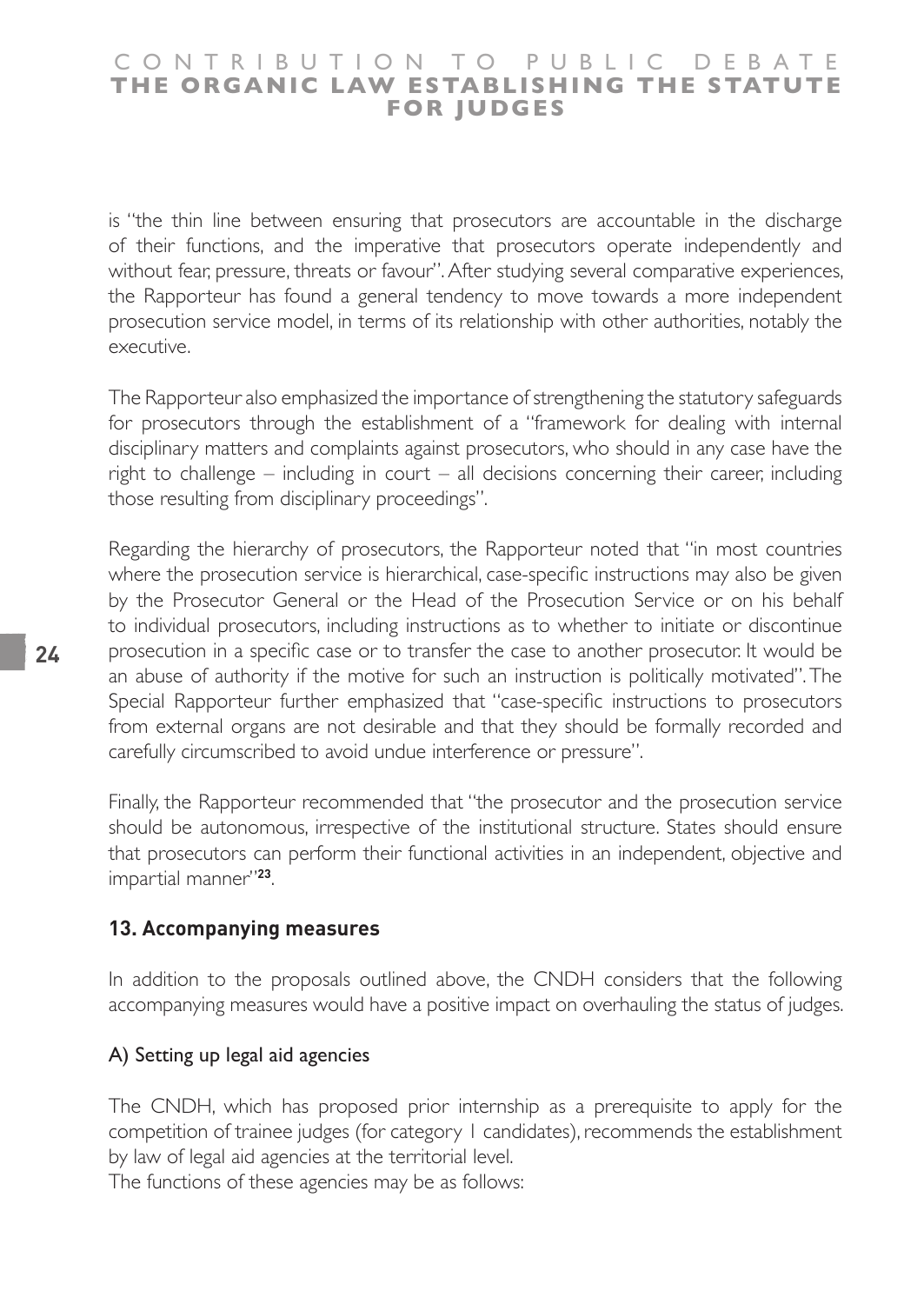Information and guidance on access to justice;

**Legal advice (subject to the responsibilities vested in lawyers);** 

The promotion of alternative dispute resolution;

 Assistance in the completion of any procedure for the exercise of a right (subject to the powers devolved to the different legal professionals);

 Assistance in drafting some legal documents (subject to the powers devolved to the different legal professionals).

The CNDH invites stakeholders to explore the feasibility of this solution as part of a complete overhaul of the legal aid system.

The CNDH also recalls that this proposal is part of the implementation of United Nations General Assembly resolution 67/1 adopted on September 24, 2012, in the framework of the high-level meeting on the rule of law.

To this end, paragraph 11 of the resolution recognizes "the importance of national ownership" in rule of law activities and strengthening justice institutions. The paragraph also emphasizes the importance of establishing a justice that is accessible and responsive in order to protect the rights, build confidence and promote social cohesion and economic prosperity. Paragraph 14 emphasizes the right of equal access to justice for all, including members of vulnerable groups, and the commitment of States to take all necessary measures to ensure a transparent, effective and non-discriminatory access to justice.

#### B) Reviewing national educational standards in university law studies

To strengthen the practical dimension of legal education, the CNDH proposes reforming the national educational standards in university law studies. The aim is to increase, during the last year of Bachelor's degree, the total time devoted to end-of-study projects, professional projects and internships. At the Master's level, the CNDH suggests raising the overall time devoted to introductory courses in research, as well as mandatory training in the workplace.

Strengthening the practical dimension of legal education, with adequate time volume, would allow introducing innovative teaching techniques, such as the legal clinics approach and judicial investigation techniques.

#### C) Creating the Council of State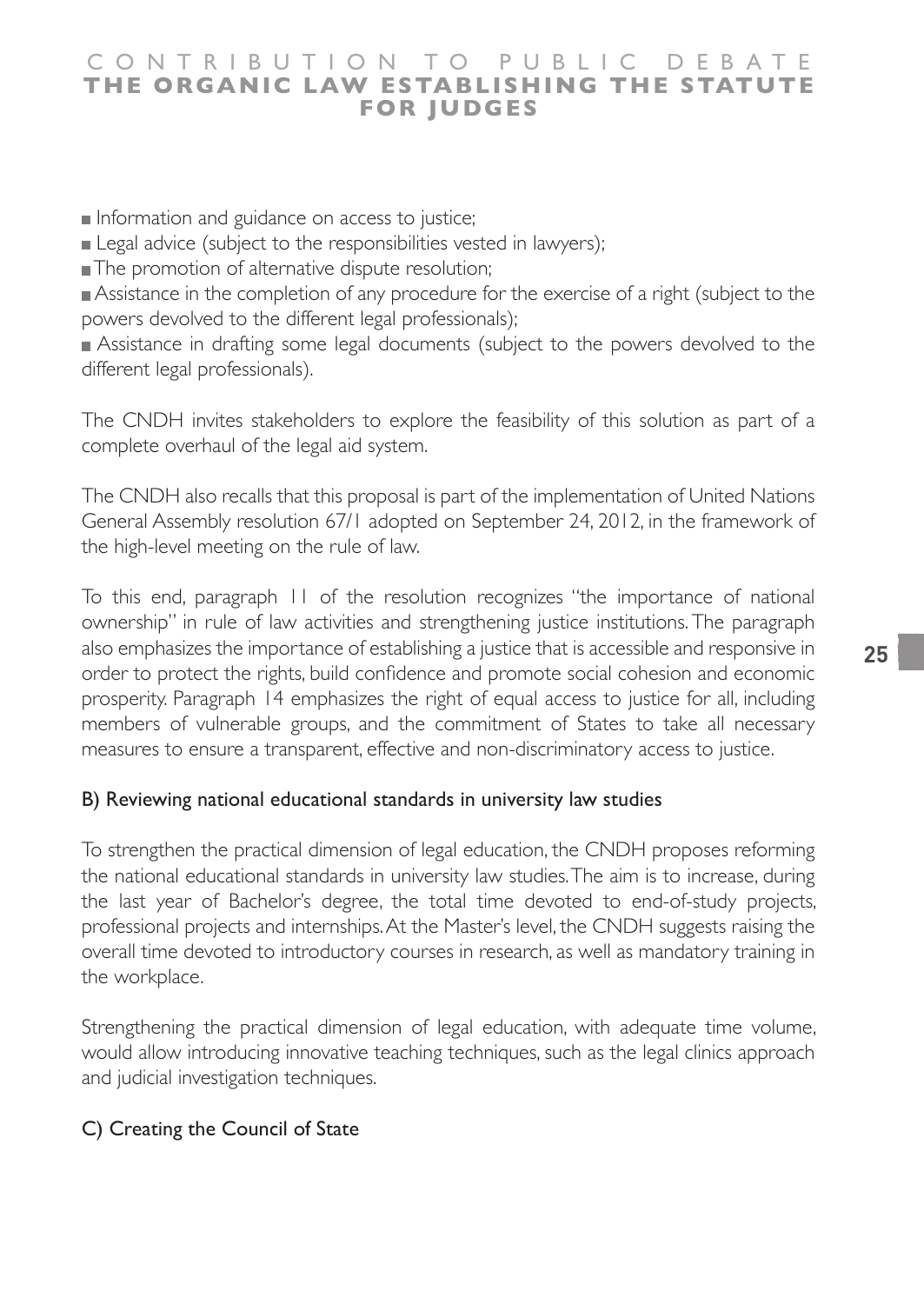The CNDH recommends to the different stakeholders to explore the feasibility of creating a Council of State on the basis of Article 114 of the Constitution. In this regard, the CNDH recalls the speech of His Majesty the King of December 15, 1999 which opened the prospect of setting up a "Council of State to top the judicial and administrative pyramid of our country".

In the framework of its current reflection on this issue, the CNDH is of the view that the Council of State may assume the following four major functions:

- Acting as the Supreme Administrative Court;
- **Providing legal advice to the government and the parliament;**
- Screening the procedural and substantive admissibility of legislative motions;
- Considering the admissibility of objections of unconstitutionality raised before the administrative courts.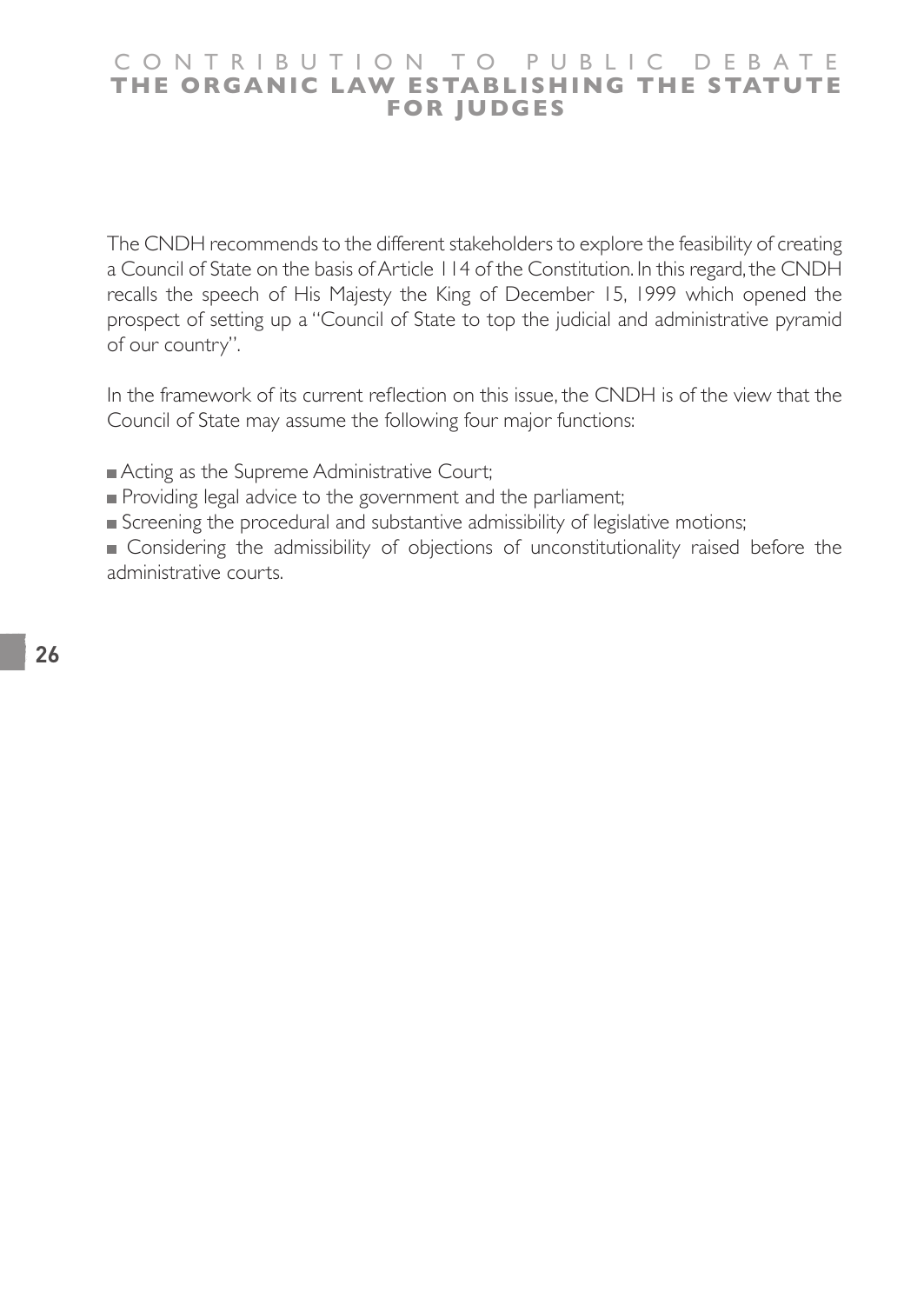## CONTRIBUTION TO PUBLIC DEBATE<br>THE ORGANIC LAW ESTABLISHING THE STATUTE **FOR JUDGES**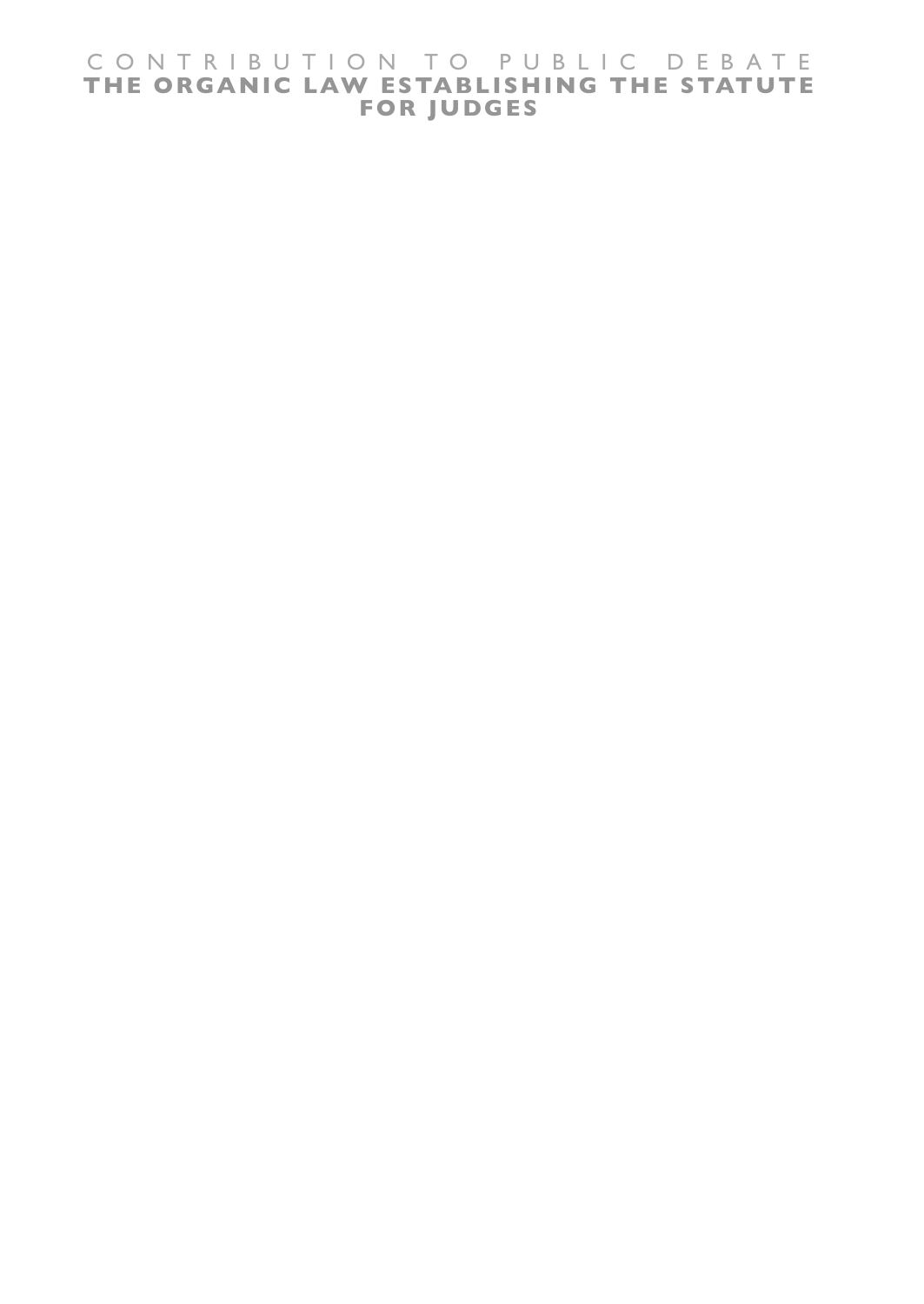#### **Appendix: Reminder of CNDH proposals on the criteria for managing the career of judges**

It is proposed that the organic law on the High Council of the Judicial Power should establish the principle of the performance evaluation of judges while specifying that the assessment shall not have the purpose or the effect of undermining the independence or impartiality of the judge concerned.

In a bid to provide strong safeguards against any attempt to undermine the independence of judges during their evaluation, it is proposed that the latter should focus on quantifiable and objectively measurable criteria. This choice has twin benefits: it preserves the independence of judges while facilitating the development of measurable indicators, a necessary methodological condition to improve the quality of services provided to individuals.

The organic law on the High Council of the Judicial Power may enshrine several criteria as principles for the evaluation of judges, which may be detailed in the organic law on the statute of judges. The assessment can rest on a set of basic skills necessary for the proper discharge of the judicial office, such as:

- 1. The ability to manage case outflow compared to case inflow and cases pending;
- 2. The ability to decide cases within a reasonable time;
- 3. Organizational skills;
- 4. Knowledge of law and procedure;
- 5. Fair and equal treatment of cases;
- 6. Communication;
- 7. Management of hearings;
- 8. Management of evidence;
- 9. Decision making;
- 10. Management of pending cases**<sup>24</sup>**;
- 11. Quality of judgements**<sup>25</sup>**.

These criteria can be combined with the seniority criterion that remains important.

Some provisions of Article 23 of the Statute of Judges can be transferred to the organic law on the High Council of the Judicial Power, particularly the principle of continued promotion of judges to higher grades and steps. In the same vein, it is proposed that the organic law should also include the impossibility to promote a judge to a higher grade unless he/she is on the advancement eligibility list, as well as the principle of taking into account, when establishing the said list, the candidate's university degrees, qualification and ability to perform the duties corresponding to the higher grade. It is further proposed to create, within the Council, a Promotion Committee composed exclusively of the judicial members**<sup>26</sup>**.

To strengthen the statutory safeguards of judges, it is proposed that any judge who challenges the assessment of his professional performance could refer the case to the Promotion Committee. After hearing the observations of the judge concerned and those of the assessing authority, the Promotion Committee shall deliver a reasoned opinion to be placed in the file of the judge concerned. In the same sense, it is proposed to grant judges the possibility to self-assess their performance as part of a more comprehensive approach to evaluation.

Regarding prosecutors, the CNDH considers that the organic law on the High Council of the Judicial Power should enshrine the principle that the Council shall take into consideration the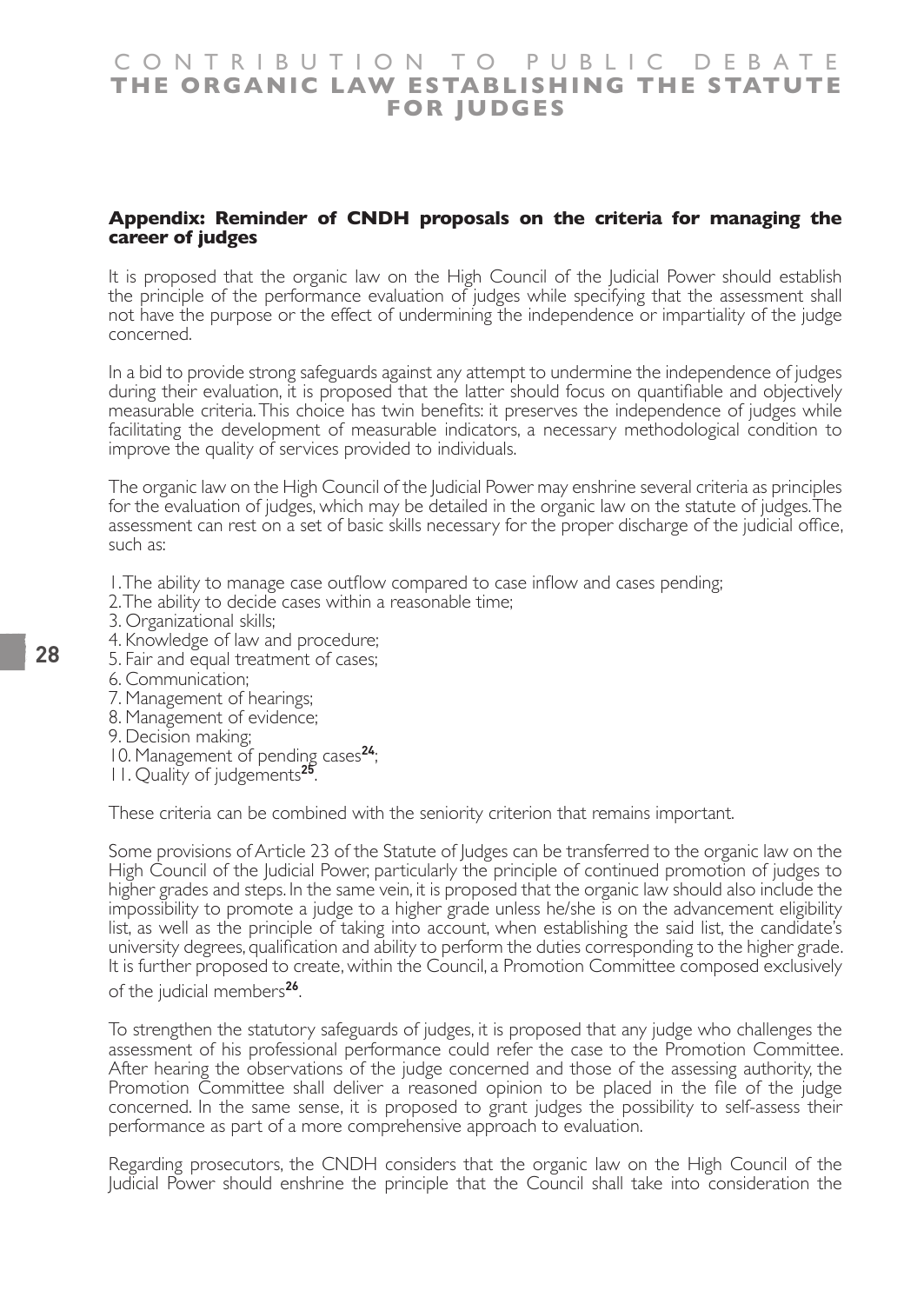evaluation reports prepared by the higher authority to which they report.

In disciplinary matters, it would be appropriate that the organic law on the High Council of the Judicial Power enshrines three constitutional provisions: the participation of inspecting judges in disciplinary matters, the qualification as gross professional misconduct of any failure by a judge to shoulder his obligations with respect to independence and impartiality, as well as the possibility to challenge for abuse of power individual decisions issued by the High Council of the Judicial Power before the highest administrative jurisdiction of the Kingdom.

In the Royal Decree No. 1-74-467 of Shawwal 26, 1394 A.H. (November 11, 1974) on the Statute of Judges, the provisions of Chapter V relating to the disciplinary regime applicable to judges broadly afford judges with the necessary disciplinary guarantees. It is therefore proposed to transfer the provisions of Articles 59, 61, 62 and 63 of this law to the organic law on the High Council of the Judicial Power, while redrafting Article 58 to include the provisions of the third paragraph of Article 109 of the Constitution. In the same vein, it is proposed to grant the Council's Executive President the authority to declare sanctions against judges following disciplinary proceedings taken by the Council convened as disciplinary board.

**29**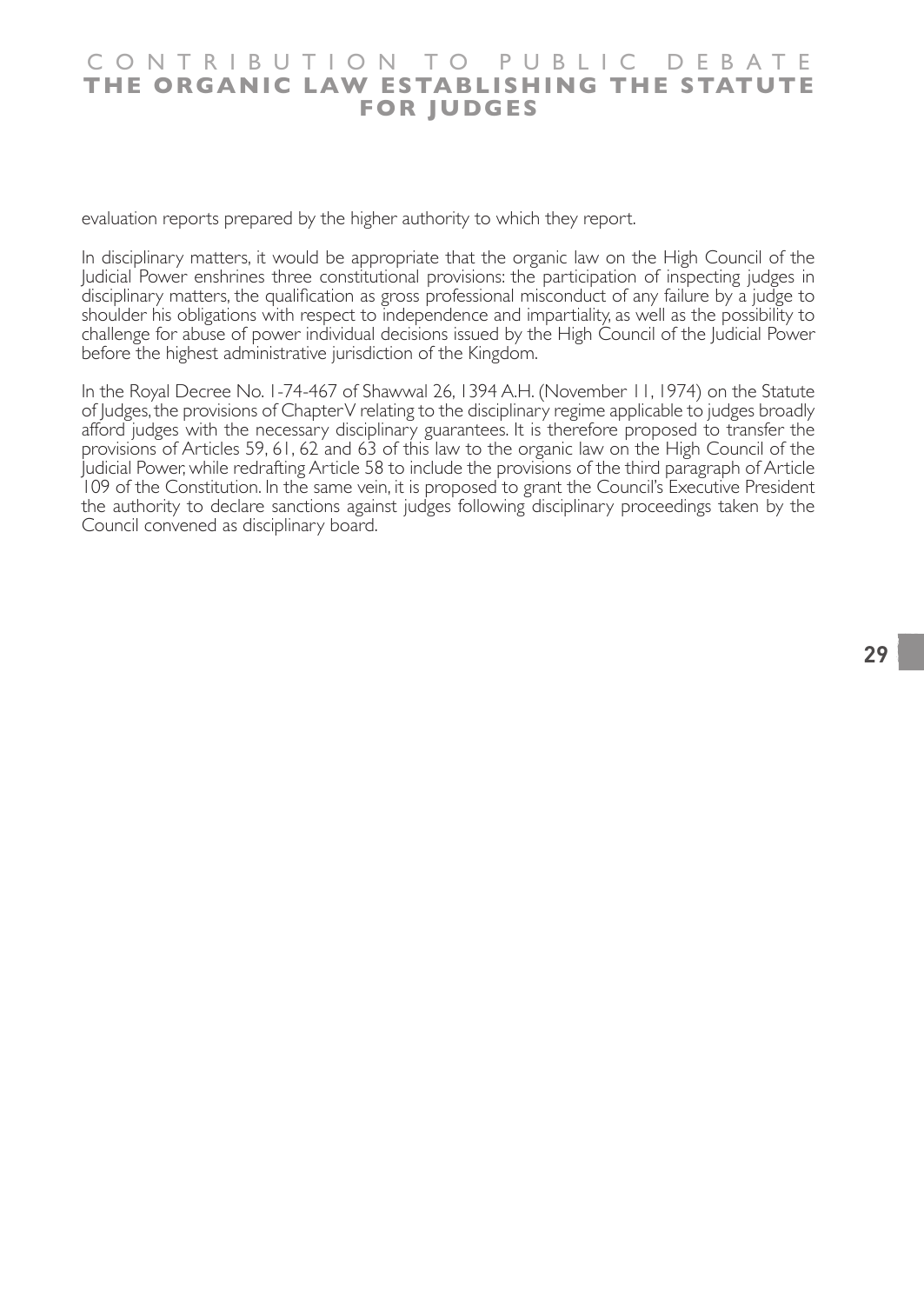### CONTRIBUTION to p ub l ic De b a t e **NOTES The Organic Law Establishing The Statute**

**1.** General Comment No. 32 was adopted at the ninety-tenth session of the Human Rights Committee (July 9-27, 2007) CCPR/C/GC/32, August 23, 2007.

**2.** "The constitutional principle of the separation of powers, particularly as it concerns the independence of the judiciary and the statute of judges, should be consolidated and any interference by the executive branch in the organization of justice and the conduct of the judiciary should be expressly prohibited." IER Final Report, Volume I, p. 103.

**3.** "The constitutional guarantees of the independence of the High Council of the Judicial Power should be strengthened". The Equity and Reconciliation Commission proposes "defining its Statute by means of an organic law under which its composition and mission will be reviewed with a view to ensuring that it significantly represents civil society, while providing it with human and financial autonomy, and giving it wide powers in the field of organizing the profession, laying down its controls and ethics, evaluating judges and taking disciplinary measures against them. The Council should also be given the responsibility of preparing an annual report concerning the administration of justice." Volume I, p. 103.

**4.** "Giving incentives to judges and judicial officers, improving their initial and in-service training, and assessing their performance on a regular basis", Volume I, p. 106.

**5.** "Reviewing the organization and the responsibilities of the Ministry of Justice in such a way as to prevent any interference or influence of the administrative apparatus in the course of justice and the conduct of trials", Volume I, p. 106.

**6.** "Criminalizing interference by the administrative authority in the course of justice", Volume I, p. 106.

**7.** "Increasing penalties against any breach or infringement of the inviolability and independence of justice", Volume I, p. 106.

**8.** Recommendation on "Judges: independence, efficiency and responsibilities", adopted by the Committee of Ministers of the Council of Europe on November 17, 2010 (CM/Rec. (2010)12);

**9.** See in particular Part II – the Prosecution Service CDL-AD(2010) 040, Study No. 494 / 2008, CDL-AD(2010) 040: European Commission for Democracy through Law (Venice Commission), Report on European standards as regards the independence of the judicial system: Part  $II -$  the prosecution service, adopted at the 85th plenary session (Venice, December 17-18, 2010) on the basis of comments by Mr. James Hamilton (Ireland), Mr. Jørgen Steen Sørensen (Denmark) and Ms. Hanna Suchocka (Poland).

**10.** German Judiciary Act of April 19, 1972, Federal Law Gazette Part I, p. 713, as amended and supplemented by the Act of February 5, 2009 (article 9), Federal Law Gazette Part I, p. 160.

11. Senate report on the draft Finance Act 2013 (Judicial Justice and Access to Law).

**12.** John Bell, Judicial Appointments: Some European Experiences, 2003, p. 9.

**13.** See: DAJ/DOC (98) 23: The European Charter on the Statute for Judges, Strasbourg, July 8-10, 1998, and the Universal Charter of the Judge, adopted in Taipei on November 17, 1999 by the International Association of Judges.

**14.** This proposal is in line with the recommendations made by the CNDH in its memorandum on the Royal Decree No. 1-56-270 of Rabii II 6, 1376 A.H. (November 10, 1956) establishing the Code of Military Justice, as amended and supplemented.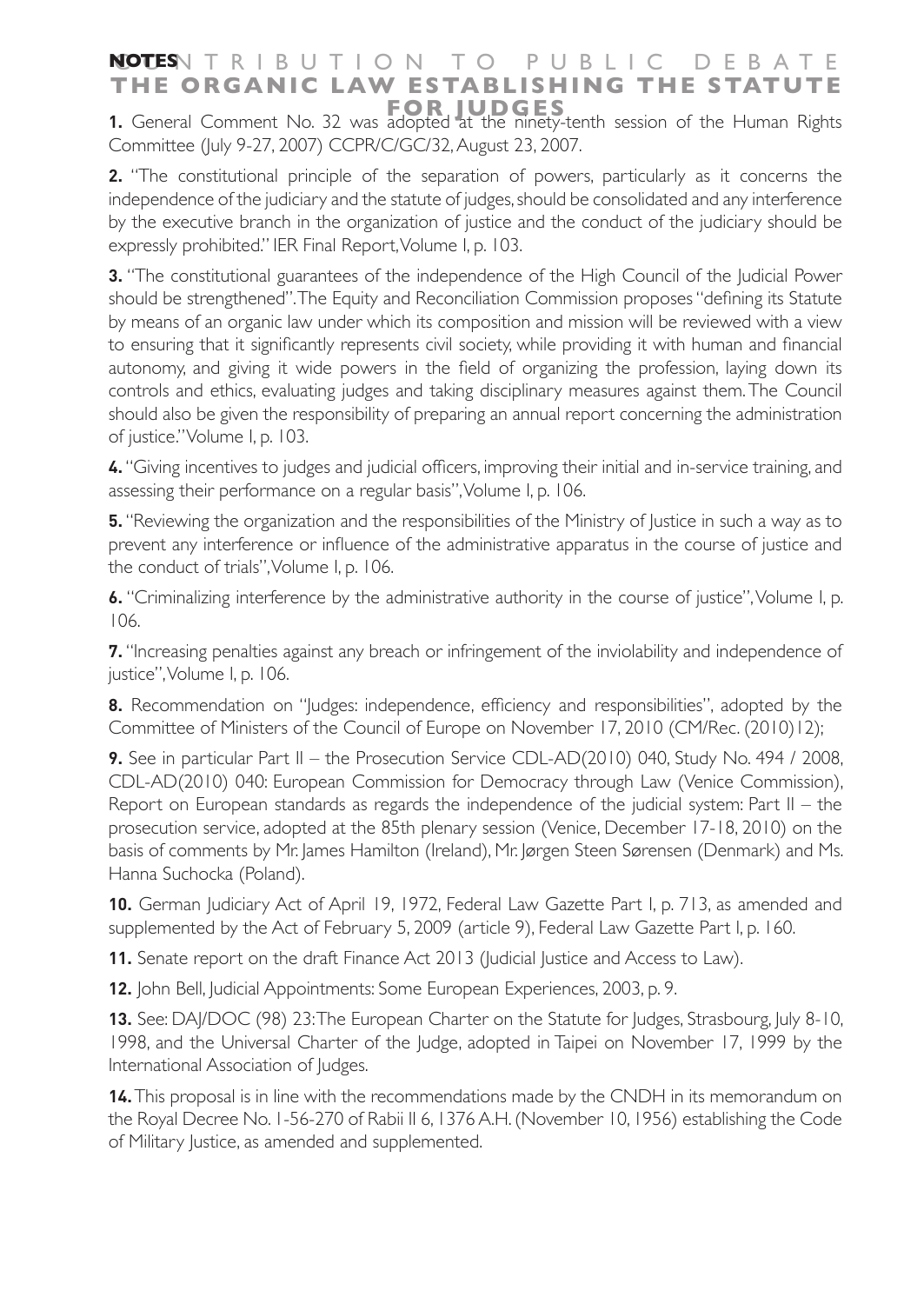**for Judges 15.** See Olivier Plue, "The Tenure of Judges: A Model?", PhD thesis in Public Law, supervised by Professor Jean Morange, defended on November 22, 2011 at the Université Panthéon-Assas, Graduate School of Public Law, Administrative Science and Political Science.

**16.** Consiglio Superiore della magistratura, The Italian Judicial System (pp. 13-15).

**17.** Ministry of Justice (France): Professional Evaluation of Judges, February 10, 2010, p. 3.

**18.** Dr. Cheryl Thomas, Review of Judicial Training and Education in Other Jurisdictions, University of Birmingham, School of Law, May 2006, p. 115.

**19.** John Bell, Judicial Appointments: Some European Experiences, 2003, p. 9.

**20.** Judicial council of Lithuania, "Selection criteria of persons seeking judicial promotion", approved by Resolution No. 135-174-7.1.2, October 26, 2012.

**21.** For comparison, the French Constitutional Council stated in its Decision No. 2010-611 of July 19, 2010 that a similar provision in the organic law relating to the application of Article 65 of the Constitution is consistent with the constitutional requirements.

**22.** Currently, the Administrative Chamber of the Court of Cassation is competent in the matter.

**23.** Human Rights Council, A/HRC/20/19 of June 7, 2012, pp. 3, 6, 15 and 19.

**24.** The criteria 4 to 10 are used in the evaluation system of the Administrative Appeals Tribunal in Australia.

**25.** See for example: Pascal Mbongo (studies compiled by): "The quality of judicial decisions", Council of Europe, 2011.

**26.** It is proposed to include this provision in the Rules of Procedure of the High Council of the Judicial Power. For the composition of promotion committees in comparative law, see the composition of the promotion committee of judges in France, Official Gazette No. 0245 dated 21 October 2010.